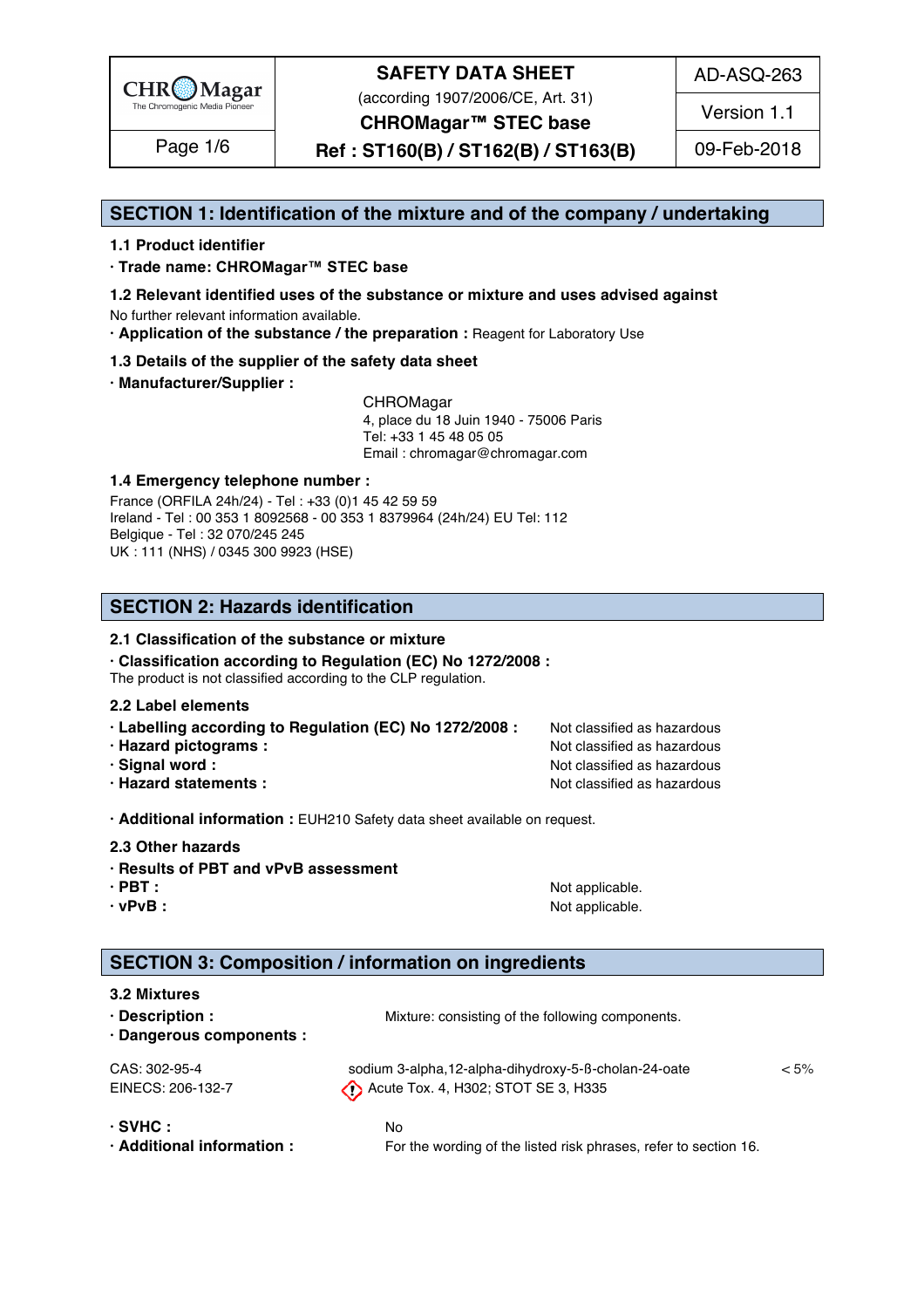

(according 1907/2006/CE, Art. 31)

AD-ASQ-263

Version 1.1

**CHROMagar™ STEC base**

**Ref : ST160(B) / ST162(B) / ST163(B)** Page 2/6 09-Feb-2018

## **SECTION 4: First aid measures** 48

**4.1 Description of first aid measures** 49

| · General information :        | Position and transport stably in side position.                            |  |  |
|--------------------------------|----------------------------------------------------------------------------|--|--|
|                                | In case of irregular breathing or respiratory arrest provide artificial    |  |  |
|                                | respiration.                                                               |  |  |
| · After excessive inhalation : | Provide fresh air; consult a doctor in case of medical complaints.         |  |  |
| · After skin contact:          | Generally the product does not irritate the skin.                          |  |  |
|                                | In the event of irritation, to withdraw soiled clothing, to wash the parts |  |  |
|                                | reached with soapy water, to rinse with large water.                       |  |  |
|                                | If skin irritation continues, consult a doctor.                            |  |  |
| · After eye contact :          | Rinse opened eye for several minutes under running water.                  |  |  |
| · After swallowing:            | Do not induce vomiting; call for medical help immediately.                 |  |  |

**4.2 Most important symptoms and effects, both acute and delayed :** 60

No further relevant information available. 61

#### **4.3 Indication of any immediate medical attention and special treatment needed :** 62

No further relevant information available.  $\blacksquare$ 

#### **SECTION 5: Firefighting measures**

#### **5.1 Suitable extinguishing agents :** 67

CO2, powder or water spray. Fight larger fires with water spray or alcohol resistant foam.

**5.2 Special hazards arising from the substance or mixture :** No further relevant information available. 69

#### **5.3 Advice for firefighters** 70

**· Protective equipment :** No special measures required. 71

#### **SECTION 6: Accidental release measures**

#### **6.1 Personal precautions, protective equipment and emergency procedures :** 75

No special measures required. Avoid formation of dust.

**6.2 Environmental precautions** : Do not allow product to reach sewage system or any water course. Dilute with plenty of water. The contract of the contract of the contract of the contract of the contract of the contract of the contract of the contract of the contract of the contract of the contract of the contract of t

#### **6.3 Methods and material for containment and cleaning up : Pick up mechanically.**

#### **6.4 Reference to other sections :** 80

See Section 7 for information on safe handling. See Section 8 for information on personal protective equipment. See Section 13 for disposal information. 833 and 333 and 333 and 333 and 333 and 333 and 333 and 333 and 333 and 333 and 333 and 333 and 333 and 333 and 333 and 333 and 333 and 333 and 333 and 333 and 333 and 333 and 333 a

### **SECTION 7: Handling and storage 86 and 200 million and 200 million and 200 million and 200 million and 200 million**

**7.1 Precautions for safe handling : Keep away from heat and direct sunlight.** 87.1 **Precautions for safe handling :** Thorough dedusting.

**· Information about fire - and explosion protection:** No special measures required. 89

**7.2 Conditions for safe storage, including any incompatibilities :** 90

**· Storage :** 91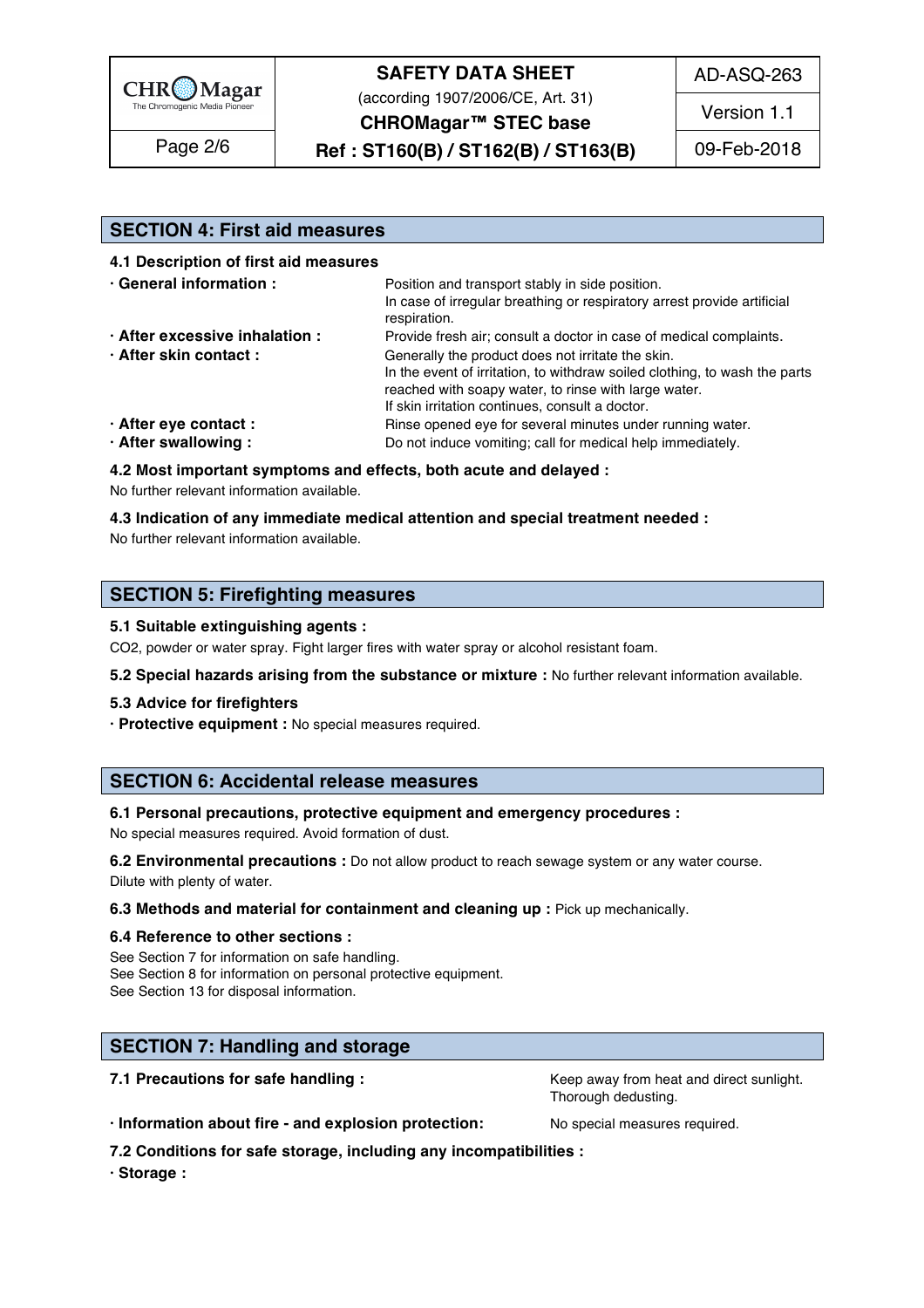

(according 1907/2006/CE, Art. 31)

AD-ASQ-263

Version 1.1

**CHROMagar™ STEC base Ref : ST160(B) / ST162(B) / ST163(B)** Page 3/6 09-Feb-2018

- **· Requirements to be met by storerooms and receptacles :** Store away from light and moisture. 92 No special requirements. **· Information about storage in one common storage facility :** Not required. 94 **· Further information about storage conditions : Store in cool, 95 Store in cool, · Recommended storage temperature :** 15-30°C 97
- 

dry conditions in well sealed receptacles.

**7.3 Specific end use(s) : No further relevant information available.** 98

### **SECTION 8: Exposure controls / personal protection**

**· Additional information about design of technical facilities :** No further data; see section 7. 102

#### **8.1 Control parameters** 103

**· Ingredients with limit values that require monitoring at the workplace :** 104

The product does not contain any signifiant quantities of materials with critical values that have to be monitored at  $\blacksquare$  the workplace.  $\blacksquare$ 

#### **· Additional information :** 107

The most current valid lists have been used as a basis for the production of this document.

#### **8.2 Exposure controls** 109

**· Personal protective equipment :** 110

#### **· General protective and hygienic measures :** 111

The usual precautionary measures are to be adhered to when handling chemicals.

#### **Respiratory protection :** In case of brief exposure or low pollution use respiratory filter device. In case of



**Protection of hands :** Protective gloves.



EN374 gloves for chemicals.

**Gloves material :** The selection of suitable gloves does not depend only on the material, but also on further marks of quality which may vary from manufacturer to manufacturer. As the product is a preparation of several substances, the resistance of the glove material can not be calculated in advance and has therefore to be checked before use.

intensive or longer exposure use self-contained respiratory protective device.

**Eye protection :** Safety glasses.





**Body protection :** Protective work clothing.

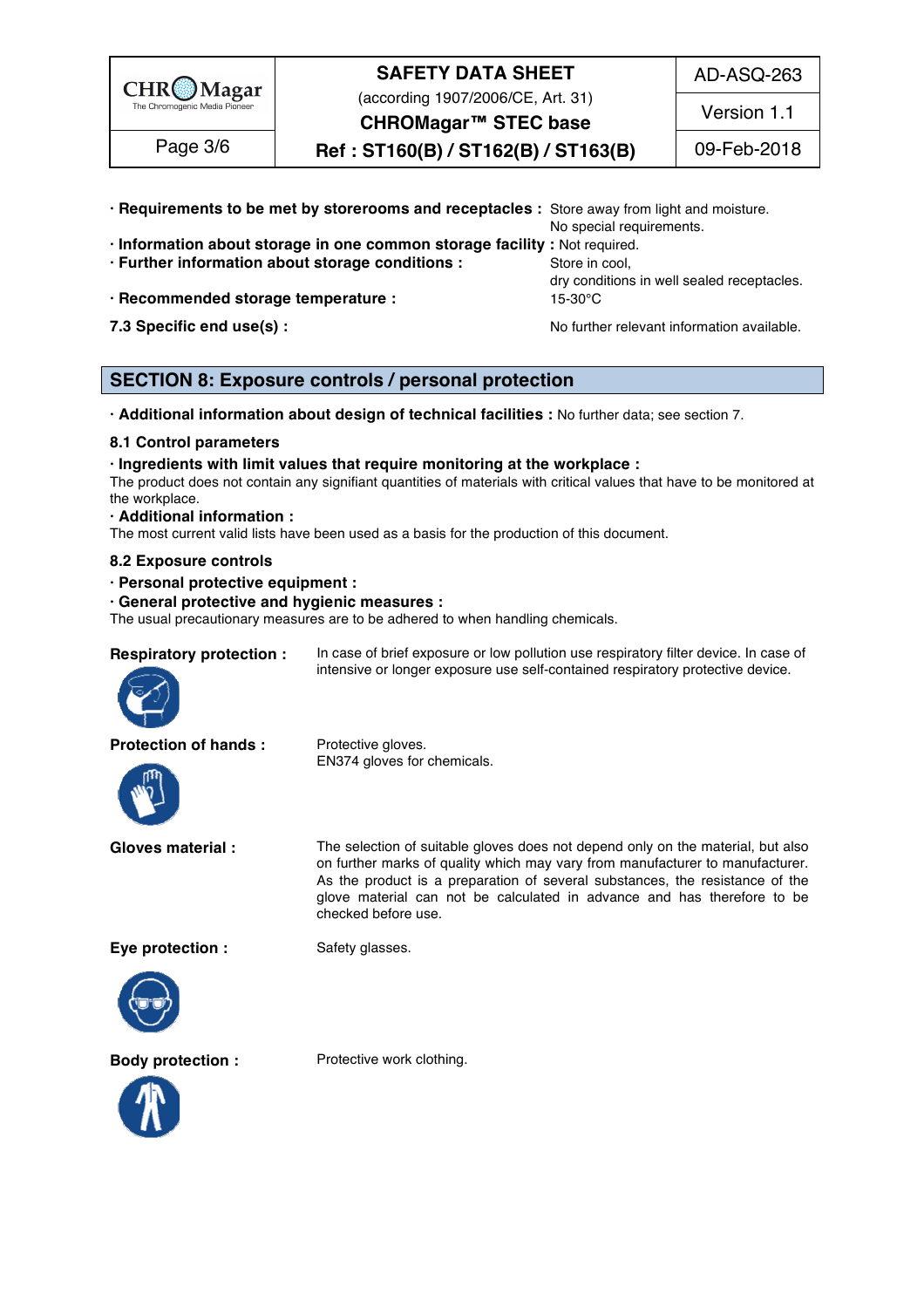

(according 1907/2006/CE, Art. 31)

AD-ASQ-263

Version 1.1

**CHROMagar™ STEC base**

# **Ref : ST160(B) / ST162(B) / ST163(B)** Page 4/6 09-Feb-2018

### **SECTION 9: Physical and chemical properties**

**9.1 Information on basic physical and chemical properties** 

| · Appearance :<br>Form:<br>Powder<br><b>Colour:</b><br>Beige<br>$\cdot$ Odour :<br>Characteristic<br>· Odour threshold :<br>Not determined.<br>$\cdot$ pH-value :<br>Not applicable.<br>Change in condition<br><b>Melting point/Melting range:</b><br>Undetermined.<br><b>Boiling point/Boiling range:</b><br>Undetermined.<br>· Flash point :<br>Not applicable.<br>· Flammability (solid, gaseous) :<br>Not determined.<br>· Ignition temperature :<br>Not applicable.<br>· Decomposition temperature :<br>Not determined.<br>· Self-igniting:<br>Product is not self igniting.<br>· Danger of explosion :<br>Product does not present an explosion hazard.<br>· Explosion limits :<br>Lower:<br>Not determined.<br>Upper:<br>Not determined.<br>Not applicable.<br>· Vapour pressure :<br>· Density at 20°C:<br>$0.5 +/- 0.1$ g/cm <sup>3</sup><br>· Relative density:<br>Not determined.<br>· Vapour density:<br>Not applicable. |  |
|--------------------------------------------------------------------------------------------------------------------------------------------------------------------------------------------------------------------------------------------------------------------------------------------------------------------------------------------------------------------------------------------------------------------------------------------------------------------------------------------------------------------------------------------------------------------------------------------------------------------------------------------------------------------------------------------------------------------------------------------------------------------------------------------------------------------------------------------------------------------------------------------------------------------------------------|--|
|                                                                                                                                                                                                                                                                                                                                                                                                                                                                                                                                                                                                                                                                                                                                                                                                                                                                                                                                      |  |
|                                                                                                                                                                                                                                                                                                                                                                                                                                                                                                                                                                                                                                                                                                                                                                                                                                                                                                                                      |  |
|                                                                                                                                                                                                                                                                                                                                                                                                                                                                                                                                                                                                                                                                                                                                                                                                                                                                                                                                      |  |
|                                                                                                                                                                                                                                                                                                                                                                                                                                                                                                                                                                                                                                                                                                                                                                                                                                                                                                                                      |  |
|                                                                                                                                                                                                                                                                                                                                                                                                                                                                                                                                                                                                                                                                                                                                                                                                                                                                                                                                      |  |
|                                                                                                                                                                                                                                                                                                                                                                                                                                                                                                                                                                                                                                                                                                                                                                                                                                                                                                                                      |  |
|                                                                                                                                                                                                                                                                                                                                                                                                                                                                                                                                                                                                                                                                                                                                                                                                                                                                                                                                      |  |
|                                                                                                                                                                                                                                                                                                                                                                                                                                                                                                                                                                                                                                                                                                                                                                                                                                                                                                                                      |  |
|                                                                                                                                                                                                                                                                                                                                                                                                                                                                                                                                                                                                                                                                                                                                                                                                                                                                                                                                      |  |
|                                                                                                                                                                                                                                                                                                                                                                                                                                                                                                                                                                                                                                                                                                                                                                                                                                                                                                                                      |  |
|                                                                                                                                                                                                                                                                                                                                                                                                                                                                                                                                                                                                                                                                                                                                                                                                                                                                                                                                      |  |
|                                                                                                                                                                                                                                                                                                                                                                                                                                                                                                                                                                                                                                                                                                                                                                                                                                                                                                                                      |  |
|                                                                                                                                                                                                                                                                                                                                                                                                                                                                                                                                                                                                                                                                                                                                                                                                                                                                                                                                      |  |
|                                                                                                                                                                                                                                                                                                                                                                                                                                                                                                                                                                                                                                                                                                                                                                                                                                                                                                                                      |  |
|                                                                                                                                                                                                                                                                                                                                                                                                                                                                                                                                                                                                                                                                                                                                                                                                                                                                                                                                      |  |
|                                                                                                                                                                                                                                                                                                                                                                                                                                                                                                                                                                                                                                                                                                                                                                                                                                                                                                                                      |  |
|                                                                                                                                                                                                                                                                                                                                                                                                                                                                                                                                                                                                                                                                                                                                                                                                                                                                                                                                      |  |
|                                                                                                                                                                                                                                                                                                                                                                                                                                                                                                                                                                                                                                                                                                                                                                                                                                                                                                                                      |  |
|                                                                                                                                                                                                                                                                                                                                                                                                                                                                                                                                                                                                                                                                                                                                                                                                                                                                                                                                      |  |
|                                                                                                                                                                                                                                                                                                                                                                                                                                                                                                                                                                                                                                                                                                                                                                                                                                                                                                                                      |  |
|                                                                                                                                                                                                                                                                                                                                                                                                                                                                                                                                                                                                                                                                                                                                                                                                                                                                                                                                      |  |
|                                                                                                                                                                                                                                                                                                                                                                                                                                                                                                                                                                                                                                                                                                                                                                                                                                                                                                                                      |  |
| · Evaporation rate :<br>Not applicable.                                                                                                                                                                                                                                                                                                                                                                                                                                                                                                                                                                                                                                                                                                                                                                                                                                                                                              |  |
| · Solubility in / Miscibility with water :<br>Partly soluble.                                                                                                                                                                                                                                                                                                                                                                                                                                                                                                                                                                                                                                                                                                                                                                                                                                                                        |  |
| · Segregation coefficient (n-octanol/water) : Not determined.                                                                                                                                                                                                                                                                                                                                                                                                                                                                                                                                                                                                                                                                                                                                                                                                                                                                        |  |
| · Viscosity:                                                                                                                                                                                                                                                                                                                                                                                                                                                                                                                                                                                                                                                                                                                                                                                                                                                                                                                         |  |
| Dynamic:<br>Not applicable.                                                                                                                                                                                                                                                                                                                                                                                                                                                                                                                                                                                                                                                                                                                                                                                                                                                                                                          |  |
| Not applicable.<br>Kinematic                                                                                                                                                                                                                                                                                                                                                                                                                                                                                                                                                                                                                                                                                                                                                                                                                                                                                                         |  |
| 9.2 Other information :<br>No further relevant information available.                                                                                                                                                                                                                                                                                                                                                                                                                                                                                                                                                                                                                                                                                                                                                                                                                                                                |  |

### **SECTION 10: Stability and reactivity**

| 10.1 Reactivity:                                                                   | No further relevant information available.            |
|------------------------------------------------------------------------------------|-------------------------------------------------------|
| 10.2 Chemical stability :                                                          |                                                       |
| · Thermal decomposition / conditions to be avoided :                               |                                                       |
|                                                                                    | No decomposition if used according to specifications. |
| 10.3 Possibility of hazardous reactions :                                          | No dangerous reactions known.                         |
| 10.4 Conditions to avoid :                                                         | No further relevant information available.            |
| 10.5 Incompatible materials :                                                      | No further relevant information available.            |
| 10.6 Hazardous decomposition products : No dangerous decomposition products known. |                                                       |
|                                                                                    |                                                       |

### **SECTION 11: Toxicological information**

#### **11.1** Information on toxicological effects

**· Acute toxicity :** Based on available data, the classification criteria are not met.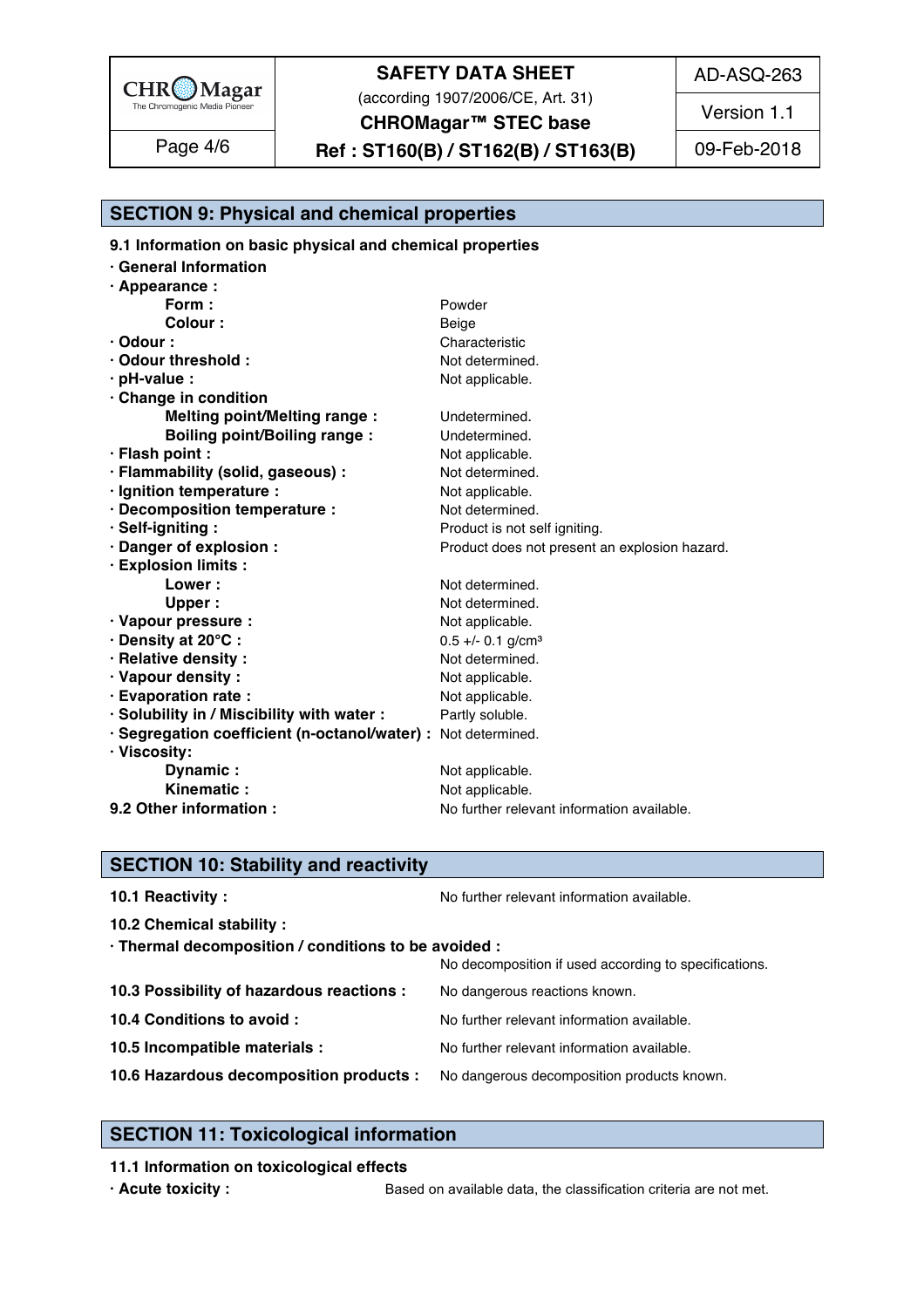

(according 1907/2006/CE, Art. 31) **CHROMagar™ STEC base**

AD-ASQ-263

Version 1.1

**Ref : ST160(B) / ST162(B) / ST163(B)** Page 5/6 09-Feb-2018

#### $\cdot$  LD/LC50 values relevant for classification:

 302-95-4 sodium 3-alpha,12-alpha-dihydroxy-5-ß-cholan-24-oate 166 Oral LD50 500 mg/kg (ATE) 167

- **· Primary irritant effect :** 168
- **On the skin : blue and in a standard Constantingle data** and **criteria** are not met.
	-
- **· On the eyes : b**ased on available data, the classification criteria are not met.<br>**· Respiratory or skin sensitisation :** Based on available data, the classification criteria are not met. **Based on available data, the classification criteria are not met.**
- **· CMR effects (carcinogenity, mutagenicity and toxicity for reproduction) :** 172
- 
- 

**· Germ cell mutagenicity :** Based on available data, the classification criteria are not met. **· Reproductive toxicity :** Based on available data, the classification criteria are not met. **· STOT-single exposure :** Based on available data, the classification criteria are not met. **· STOT-repeated exposure :** Based on available data, the classification criteria are not met. **· Aspiration hazard :** Based on available data, the classification criteria are not met.

#### **SECTION 12: Ecological information**

| 12.1 Toxicity                                              |                                            |
|------------------------------------------------------------|--------------------------------------------|
| · Aquatic toxicity:                                        | No further relevant information available. |
| 12.2 Persistence and degradability :                       | No further relevant information available. |
| 12.3 Bioaccumulative potential :                           | No further relevant information available. |
| 12.4 Mobility in soil:                                     | No further relevant information available. |
| · Additional ecological information :<br>· General notes : | Generally not hazardous for water.         |
|                                                            |                                            |
| 12.5 Results of PBT and vPvB assessment                    |                                            |
| $\cdot$ PBT :                                              | Not applicable.                            |
| $\cdot$ vPvB :                                             | Not applicable.                            |
| 12.6 Other adverse effects :                               | No further relevant information available. |

#### **SECTION 13: Disposal considerations**

- 
- 
- 

**· Recommendation : Must be specially treated according to official regulations.** 

**· Recommendation : Disposal must be made according to official regulations.** 

**· Uncleaned packaging :** 196

### **SECTION 14: Transport information**

| 14.1 UN-Number                  |      |  |  |
|---------------------------------|------|--|--|
| · ADR, ADN, IMDG, IATA :        | Void |  |  |
| 14.2 UN proper shipping name    |      |  |  |
| · ADR, ADN, IMDG, IATA :        | Void |  |  |
| 14.3 Transport hazard class(es) |      |  |  |
| · ADR, ADN, IMDG, IATA          |      |  |  |
| $\cdot$ Class :                 | Void |  |  |
| 14.4 Packing group              |      |  |  |
| $\cdot$ ADR, IMDG, IATA :       | Void |  |  |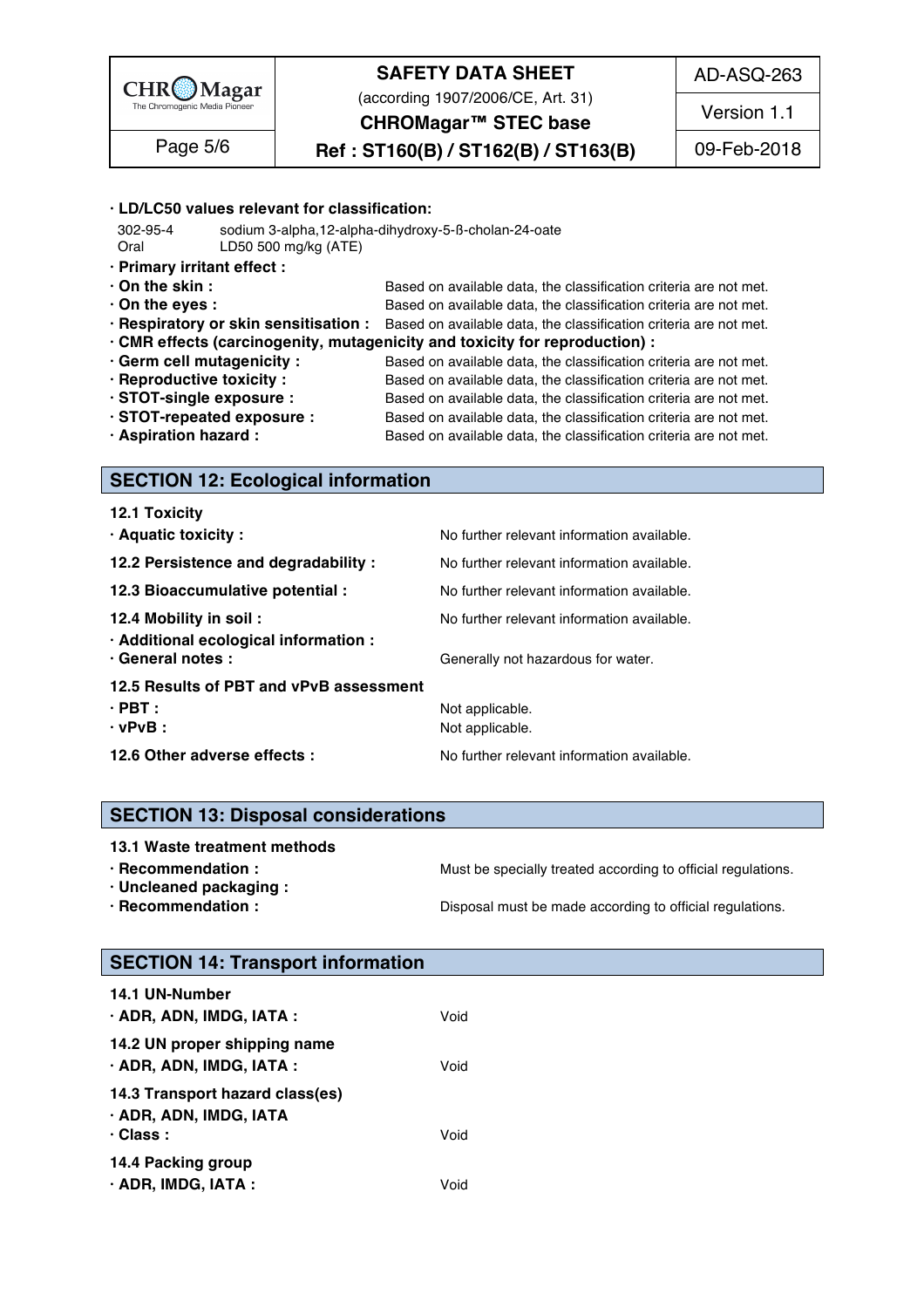

(according 1907/2006/CE, Art. 31)

AD-ASQ-263

Version 1.1

**Ref : ST160(B) / ST162(B) / ST163(B)** Page 6/6 09-Feb-2018

# **CHROMagar™ STEC base**

**14.5 Environmental hazards :** Not applicable. 210

**14.6 Special precautions for user :** Not applicable. 211

### **14.7 Transport in bulk according to Annex II of Marpol and the IBC Code :** 212

Not applicable. 2003 and 2133 and 2133 and 2133 and 2133 and 2133 and 2133 and 2133 and 2133 and 2133 and 2133

**· UN "Model Regulation":** Void 214

### **SECTION 15: Regulatory information**

#### **15.1 Safety, health and environmental regulations/legislation specific for the mixture :** 218

- **· Directive 2012/18/EU** 219
- **· Named dangerous substances - ANNEX I :** None of the ingredients is listed. 220

**15.2 Chemical safety assessment :** A Chemical Safety Assessment has not been carried out.

### **SECTION 16: Other information** 224

This information is based on our present knowledge. However, this shall not constitute a guarantee for any specific product features and shall not establish a legally valid contractual relationship.

#### · **Relevant phrases :** 229

H302 Harmful if swallowed. 230 November 230 November 2008 November 2009 November 2009 November 2009 November 20 H335 May cause respiratory irritation. 2313 May 2012 12:331 May 2013 12:34:35 May cause respiratory irritation.

#### · **Abbreviations and acronyms :** 233

ADR: Accord européen sur le transport des marchandises dangereuses par Route (European Agreement concerning the International Carriage of Dangerous Goods by Road) IMDG: International Maritime Code for Dangerous Goods IATA: International Air Transport Association 237 GHS: Globally Harmonised System of Classification and Labelling of Chemicals EINECS: European Inventory of Existing Commercial Chemical Substances ELINCS: European List of Notified Chemical Substances CAS: Chemical Abstracts Service (division of the American Chemical Society) LC50: Lethal concentration, 50 percent 242 LD50: Lethal dose, 50 percent 2433 Percent 2433 Percent 2433 Percent 2433 Percent 2433 Percent 2433 Percent 2433 Percent 2433 Percent 2433 Percent 243 Percent 243 Percent 243 Percent 243 Percent 243 Percent 243 Percent 243 PBT: Persistent, Bioaccumulative and Toxic 2444 AM and 2444 AM and 2444 AM and 2444 AM and 2444 AM and 2444 AM SVHC: Substances of Very High Concern 2455 Processes 2455 Processes 2455 Processes 2455 Processes 2455 Processes vPvB: very Persistent and very Bioaccumulative Acute Tox. 4: Acute toxicity, Hazard Category 4 STOT SE 3: Specific target organ toxicity - Single exposure, Hazard Category 3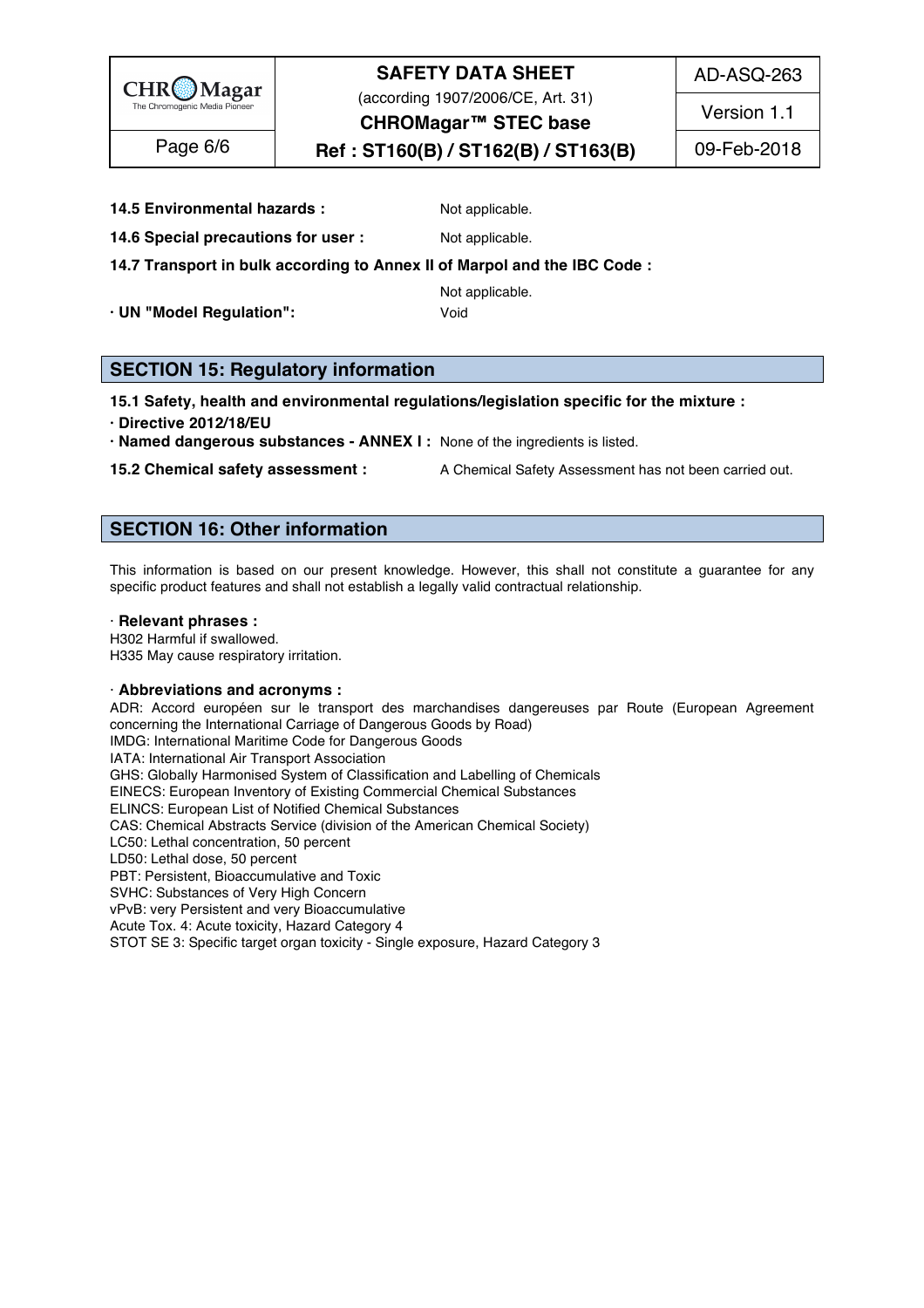

(according 1907/2006/CE, Art. 31)

AD-ASQ-264

Version 1.2

**CHROMagar™ STEC supplement** 

**Ref : ST160(S) / ST162(S)** Page 1/6 09-Feb-2018

#### **SECTION 1: Identification of the mixture and of the company / undertaking** 1

#### **1.1 Product identifier** 2

**· Trade name: CHROMagar™ STEC supplement** 3

- **1.2 Relevant identified uses of the substance or mixture and uses advised against** 4 No further relevant information available. 5
- **· Application of the substance / the preparation :** Reagent for Laboratory Use 6

#### **1.3 Details of the supplier of the safety data sheet** 7

**· Manufacturer/Supplier :** 8

CHROMagar 9 4, place du 18 Juin 1940 - 75006 Paris 10 Tel: +33 1 45 48 05 05 11 11 12 11 12 11 12 11 12 11 12 11 12 11 12 11 12 11 12 1 Email : chromagar@chromagar.com 12

#### **1.4 Emergency telephone number :** 13

France (ORFILA 24h/24) - Tel: +33 (0)1 45 42 59 59 Ireland - Tel: 00 353 1 8092568 - 00 353 1 8379964 (24h/24) EU Tel: 112 Belgique - Tel : 32 070/245 245 16 UK : 111 (NHS) / 0345 300 9923 (HSE) 17

### **SECTION 2: Hazards identification** 20

#### **2.1 Classification of the substance or mixture** 21

**· Classification according to Regulation (EC) No 1272/2008 :** 22

The product is not classified according to the CLP regulation.

#### **2.2 Label elements** 24

- **· Labelling according to Regulation (EC) No 1272/2008 :** Not classified as hazardous 25
- **· Hazard pictograms :** Not classified as hazardous 26 and 26 and 26 and 26 and 26 and 26 and 26 and 26 and 26 and 26 and 26 and 26 and 26 and 26 and 26 and 26 and 26 and 26 and 26 and 26 and 26 and 26 and 26 and 26 and 26
- **· Signal word :** Not classified as hazardous 27 and 27 and 27 and 27 and 27 and 27 and 27 and 27 and 27 and 27 and 27 and 27 and 27 and 27 and 27 and 27 and 27 and 27 and 27 and 27 and 27 and 27 and 27 and 27 and 27 and 2
- **· Hazard statements :** Not classified as hazardous 28 and 28 and 28 and 28 and 28 and 28 and 28 and 28 and 28 and 28 and 28 and 28 and 28 and 28 and 28 and 28 and 28 and 28 and 28 and 28 and 28 and 28 and 28 and 28 and 28

**· Additional information :** 30 EUH210 Safety data sheet available on request.

#### **2.3 Other hazards** 32

- **· Results of PBT and vPvB assessment** 33
- 
- 

**· PBT :** Not applicable. 34 **· vPvB :** Not applicable. 35

### **SECTION 3: Composition / information on ingredients**

#### **3.2 Mixtures** 39

| $\cdot$ Description :<br>· Dangerous components : | Mixture: consisting of the following components.         |      |
|---------------------------------------------------|----------------------------------------------------------|------|
| CAS: 123333-66-4                                  | Potassium Tellurite hydrate                              | < 5% |
| EINECS: 232-213-1                                 | $\leftrightarrow$ Acute Tox. 3, H301;                    |      |
|                                                   | Skin Irrit. 2, H315; Eye Irrit. 2, H319; STOT SE 3, H335 |      |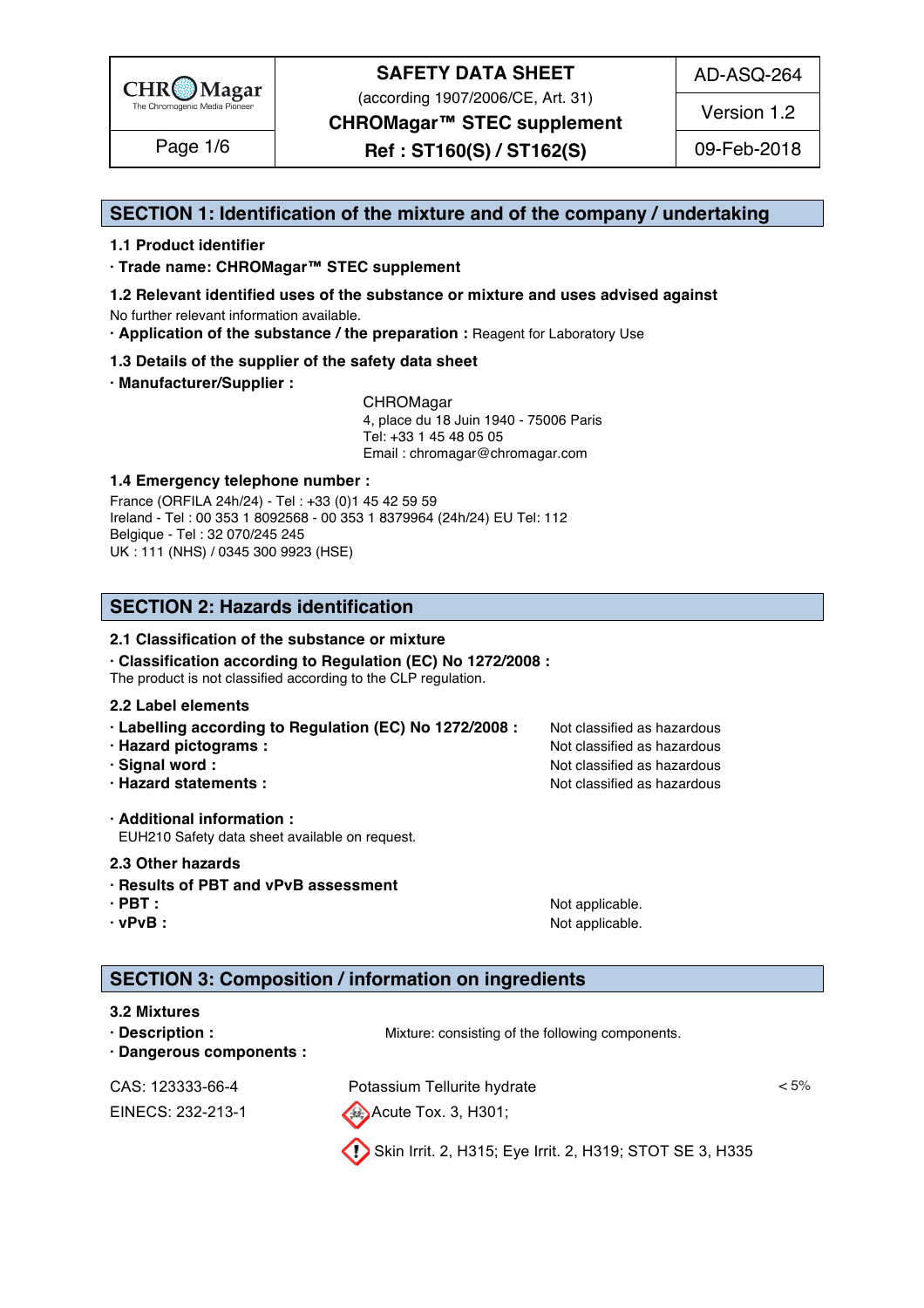

(according 1907/2006/CE, Art. 31)

AD-ASQ-264

**CHROMagar™ STEC supplement** 

# Page 2/6  $\qquad$  **Ref : ST160(S) / ST162(S)** 09-Feb-2018

Version 1.2

**· SVHC :** No 43

**· Additional information :** For the wording of the listed risk phrases, refer to section 16. 44

### **SECTION 4: First aid measures** 47

| 4.1 Description of first aid measures                   |                                                                                                                                                                                                                                                                                                                  |
|---------------------------------------------------------|------------------------------------------------------------------------------------------------------------------------------------------------------------------------------------------------------------------------------------------------------------------------------------------------------------------|
| · General information :                                 | Position and transport stably in side position.<br>In case of irregular breathing or respiratory arrest provide artificial<br>respiration.                                                                                                                                                                       |
| · After excessive inhalation :<br>· After skin contact: | Provide fresh air; consult a doctor in case of medical complaints.<br>Generally the product does not irritate the skin.<br>In the event of irritation, to withdraw soiled clothing, to wash the parts<br>reached with soapy water, to rinse with large water.<br>If skin irritation continues, consult a doctor. |
| · After eye contact :                                   | Rinse opened eye for several minutes under running water.                                                                                                                                                                                                                                                        |
| · After swallowing:                                     | Do not induce vomiting; call for medical help immediately.                                                                                                                                                                                                                                                       |

#### **4.2 Most important symptoms and effects, both acute and delayed :** 59

No further relevant information available.  $\blacksquare$ 

**4.3 Indication of any immediate medical attention and special treatment needed :** 61

No further relevant information available. 62

#### **SECTION 5: Firefighting measures**

#### **5.1 Suitable extinguishing agents :** 66

CO2, powder or water spray. Fight larger fires with water spray or alcohol resistant foam.

**5.2 Special hazards arising from the substance or mixture :** No further relevant information available. 68

#### **5.3 Advice for firefighters** 69

**· Protective equipment :** No special measures required. 70

#### **SECTION 6: Accidental release measures**

#### **6.1 Personal precautions, protective equipment and emergency procedures :** 74

No special measures required. Avoid formation of dust.

**6.2 Environmental precautions** : Do not allow product to reach sewage system or any water course. Dilute with plenty of water. The contract of the contract of the contract of the contract of the contract of the contract of the contract of the contract of the contract of the contract of the contract of the contract of t

**6.3 Methods and material for containment and cleaning up : Pick up mechanically.** 

#### **6.4 Reference to other sections :** 79

See Section 7 for information on safe handling. See Section 2008 and 2009 and 2009 and 2009 and 2009 and 2009 and 2009 and 2009 and 2009 and 2009 and 2009 and 2009 and 2009 and 2009 and 2009 and 2009 and 2009 and 2009 and See Section 8 for information on personal protective equipment.<br>See Section 13 for disposal information. See Section 13 for disposal information. 822 and 22 and 22 and 22 and 22 and 22 and 22 and 22 and 22 and 22 and 22 and 22 and 22 and 22 and 22 and 22 and 22 and 22 and 22 and 22 and 22 and 22 and 22 and 22 and 22 and 22 an

### **SECTION 7: Handling and storage**

**7.1 Precautions for safe handling : Keep away from heat and direct sunlight.** 87.1 **Precautions for safe handling :** 

Thorough dedusting.

**· Information about fire - and explosion protection :** No special measures required. 88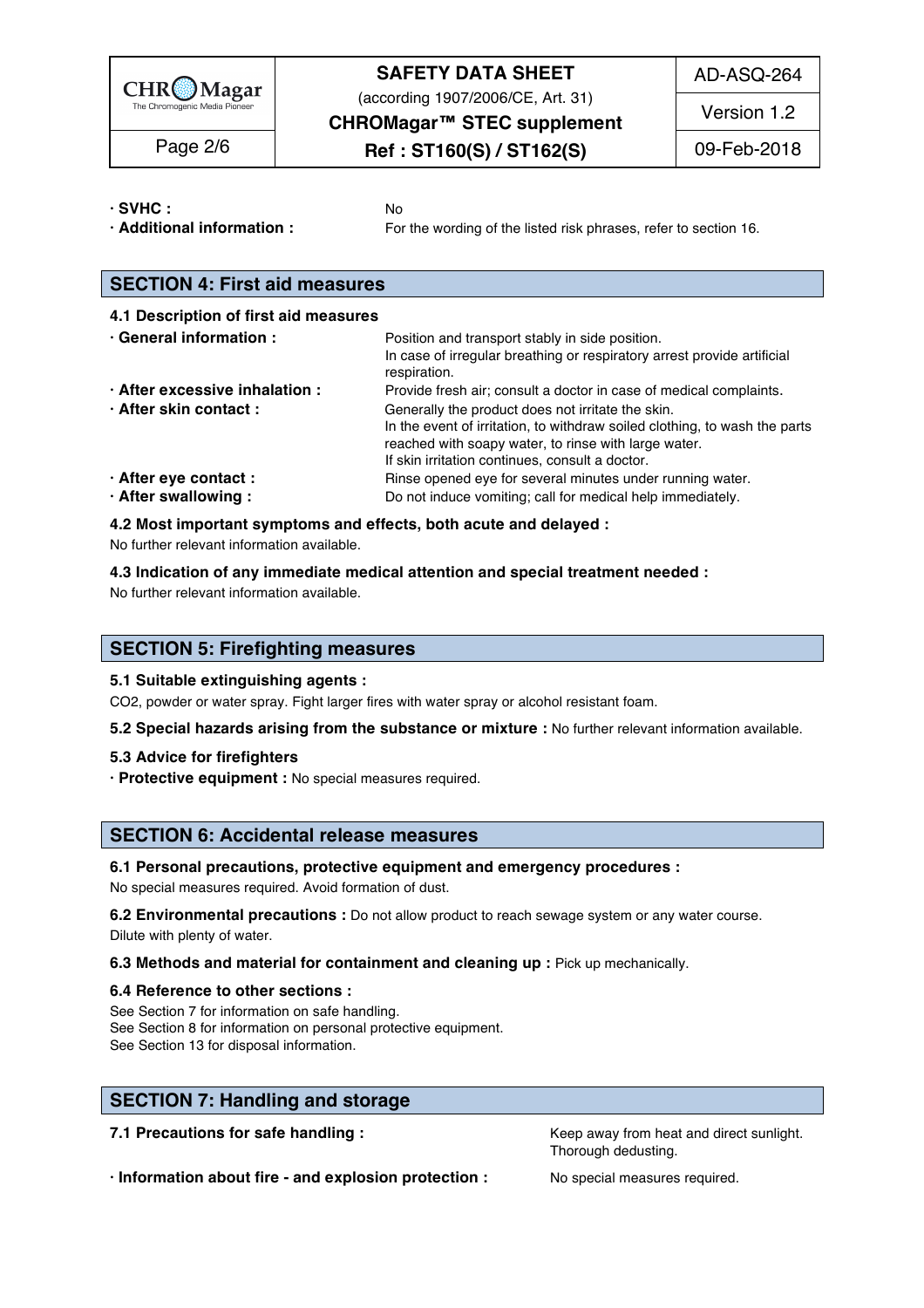

(according 1907/2006/CE, Art. 31)

**CHROMagar™ STEC supplement** 

AD-ASQ-264

Version 1.2

Page 3/6  $\qquad$  **Ref** : ST160(S) / ST162(S)  $\qquad$  09-Feb-2018

**7.2 Conditions for safe storage, including any incompatibilities :** 89

| · Storage                                                                                    |                                            |
|----------------------------------------------------------------------------------------------|--------------------------------------------|
| . Requirements to be met by storerooms and receptacles : Store away from light and moisture. |                                            |
|                                                                                              | No special requirements.                   |
| · Information about storage in one common storage facility : Not required.                   |                                            |
| · Further information about storage conditions :                                             | Store in cool,                             |
|                                                                                              | dry conditions in well sealed receptacles. |
| · Recommended storage temperature :                                                          | 15-30°C                                    |
| 7.3 Specific end use(s) :                                                                    | No further relevant information available. |

### **SECTION 8: Exposure controls / personal protection**

**· Additional information about design of technical facilities :** No further data; see section 7. 101

#### **8.1 Control parameters** 102

#### **· Ingredients with limit values that require monitoring at the workplace :** 103

The product does not contain any signifiant quantities of materials with critical values that have to be monitored at  $\epsilon$  the workplace. The mass of  $\epsilon$  is the mass of  $\epsilon$  is the mass of  $\epsilon$  is the workplace.

#### **· Additional information :** 106

The most current valid lists have been used as a basis for the production of this document.

EN374 gloves for chemicals.

#### **8.2 Exposure controls** 108

#### **· Personal protective equipment :** 109

#### **· General protective and hygienic measures :** 110

The usual precautionary measures are to be adhered to when handling chemicals.



**Respiratory protection :** In case of brief exposure or low pollution use respiratory filter device. In case of intensive or longer exposure use self-contained respiratory protective device.

#### **Protection of hands :** Protective gloves.



**Gloves material :** The selection of suitable gloves does not depend only on the material, but also on further marks of quality which may vary from manufacturer to manufacturer. As the product is a preparation of several substances, the resistance of the glove material can not be calculated in advance and has therefore to be checked before use.

**Eye protection :** Safety glasses.







**Body protection :** Protective work clothing.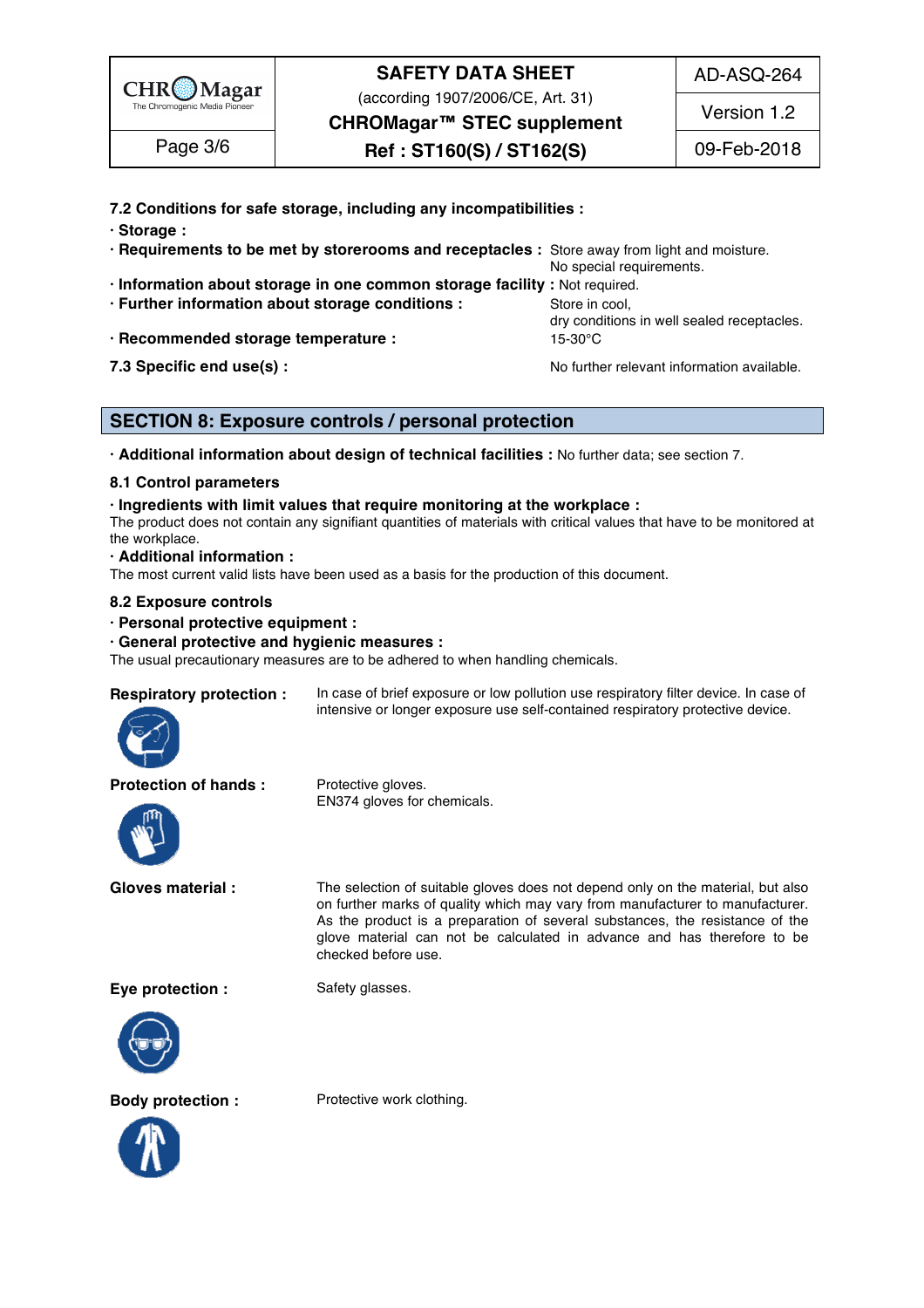

(according 1907/2006/CE, Art. 31)

**CHROMagar™ STEC supplement** 

**Ref : ST160(S) / ST162(S)** Page 4/6 09-Feb-2018

AD-ASQ-264

Version 1.2

### **SECTION 9: Physical and chemical properties**

**9.1 Information on basic physical and chemical properties** 

| · General Information                                         |                                               |  |
|---------------------------------------------------------------|-----------------------------------------------|--|
| · Appearance :                                                |                                               |  |
| Form:                                                         | Lyophilized                                   |  |
| <b>Colour:</b>                                                | White to yellowish                            |  |
| $\cdot$ Odour :                                               | Odourless                                     |  |
| · Odour threshold :                                           | Not determined.                               |  |
| $\cdot$ pH-value :                                            | Not applicable.                               |  |
| Change in condition                                           |                                               |  |
| <b>Melting point/Melting range:</b>                           | Undetermined.                                 |  |
| <b>Boiling point/Boiling range:</b>                           | Undetermined.                                 |  |
| · Flash point :                                               | Not applicable.                               |  |
| · Flammability (solid, gaseous) :                             | Not determined.                               |  |
| · Ignition temperature :                                      | Not applicable.                               |  |
| · Decomposition temperature :                                 | Not determined.                               |  |
| · Self-igniting:                                              | Product is not self igniting.                 |  |
| · Danger of explosion :                                       | Product does not present an explosion hazard. |  |
| · Explosion limits :                                          |                                               |  |
| <b>Lower:</b>                                                 | Not determined.                               |  |
| Upper:                                                        | Not determined.                               |  |
| · Vapour pressure :                                           | Not applicable.                               |  |
| · Density at 20°C:                                            | $0.5 +/- 0.1$ g/cm <sup>3</sup>               |  |
| · Relative density:                                           | Not determined.                               |  |
| · Vapour density:                                             | Not applicable.                               |  |
| · Evaporation rate :                                          | Not applicable.                               |  |
| · Solubility in / Miscibility with water :                    | Fully soluble.                                |  |
| · Segregation coefficient (n-octanol/water) : Not determined. |                                               |  |
| · Viscosity:                                                  |                                               |  |
| Dynamic:                                                      | Not applicable.                               |  |
| Kinematic:                                                    | Not applicable.                               |  |
| 9.2 Other information :                                       | No further relevant information available.    |  |

### **SECTION 10: Stability and reactivity**

| 10.1 Reactivity:                                                                   | No further relevant information available.            |
|------------------------------------------------------------------------------------|-------------------------------------------------------|
| 10.2 Chemical stability :                                                          |                                                       |
| · Thermal decomposition / conditions to be avoided :                               | No decomposition if used according to specifications. |
| 10.3 Possibility of hazardous reactions :                                          | No dangerous reactions known.                         |
| 10.4 Conditions to avoid :                                                         | No further relevant information available.            |
| 10.5 Incompatible materials :                                                      | No further relevant information available.            |
| 10.6 Hazardous decomposition products : No dangerous decomposition products known. |                                                       |
|                                                                                    |                                                       |

### **SECTION 11: Toxicological information**

**11.1 Information on toxicological effects**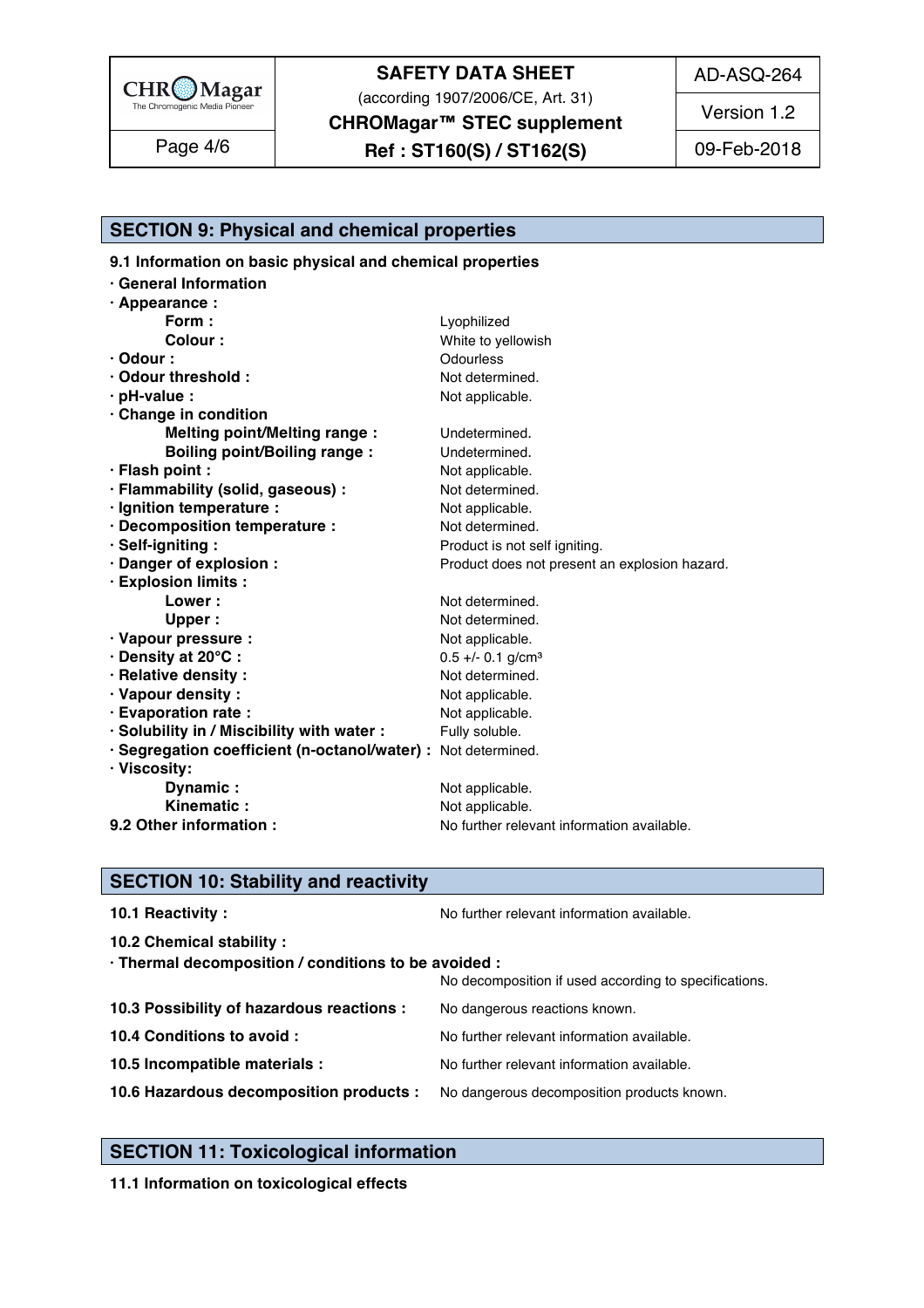

(according 1907/2006/CE, Art. 31)

AD-ASQ-264

**CHROMagar™ STEC supplement** 

**Ref : ST160(S) / ST162(S)** Page 5/6 09-Feb-2018 Version 1.2

### **· Acute toxicity :** Based on available data, the classification criteria are not met. **· LD/LC50 values relevant for classification :** 163 123333-66-4 Potassium Tellurite hydrate 1644 Potassium Service 1644 Potassium Service 1644 Potassium Tellurite Oral LD50 100 mg/kg (ATE) 165 **· Primary irritant effect :** 166 **• On the skin : blue is a strain in the classification** criteria are not met. **· On the eyes : b**ased on available data, the classification criteria are not met.<br>**· Respiratory or skin sensitisation :** Based on available data, the classification criteria are not met. **Based on available data, the classification criteria are not met. · CMR effects (carcinogenity, mutagenicity and toxicity for reproduction) :** 170 **· Germ cell mutagenicity :** Based on available data, the classification criteria are not met. **· Reproductive toxicity :** Based on available data, the classification criteria are not met. **· STOT-single exposure :** Based on available data, the classification criteria are not met. **· STOT-repeated exposure :** Based on available data, the classification criteria are not met. **· Aspiration hazard :** Based on available data, the classification criteria are not met.

### **SECTION 12: Ecological information**

| 12.1 Toxicity                           |                                            |
|-----------------------------------------|--------------------------------------------|
| · Aquatic toxicity :                    | No further relevant information available. |
| 12.2 Persistence and degradability :    | No further relevant information available. |
| 12.3 Bioaccumulative potential :        | No further relevant information available. |
| 12.4 Mobility in soil:                  | No further relevant information available. |
| · Additional ecological information :   |                                            |
| · General notes :                       | Generally not hazardous for water.         |
| 12.5 Results of PBT and vPvB assessment |                                            |
| $\cdot$ PBT :                           | Not applicable.                            |
| $\cdot$ vPvB :                          | Not applicable.                            |
| 12.6 Other adverse effects :            | No further relevant information available. |

#### **SECTION 13: Disposal considerations**

#### **13.1 Waste treatment methods in a set of the set of the set of the set of the set of the set of the set of the set of the set of the set of the set of the set of the set of the set of the set of the set of the set of the**

**· Recommendation : Must be specially treated according to official regulations.** 

**· Uncleaned packaging :** 195

**· Recommendation : Disposal must be made according to official regulations.** 

#### **SECTION 14: Transport information**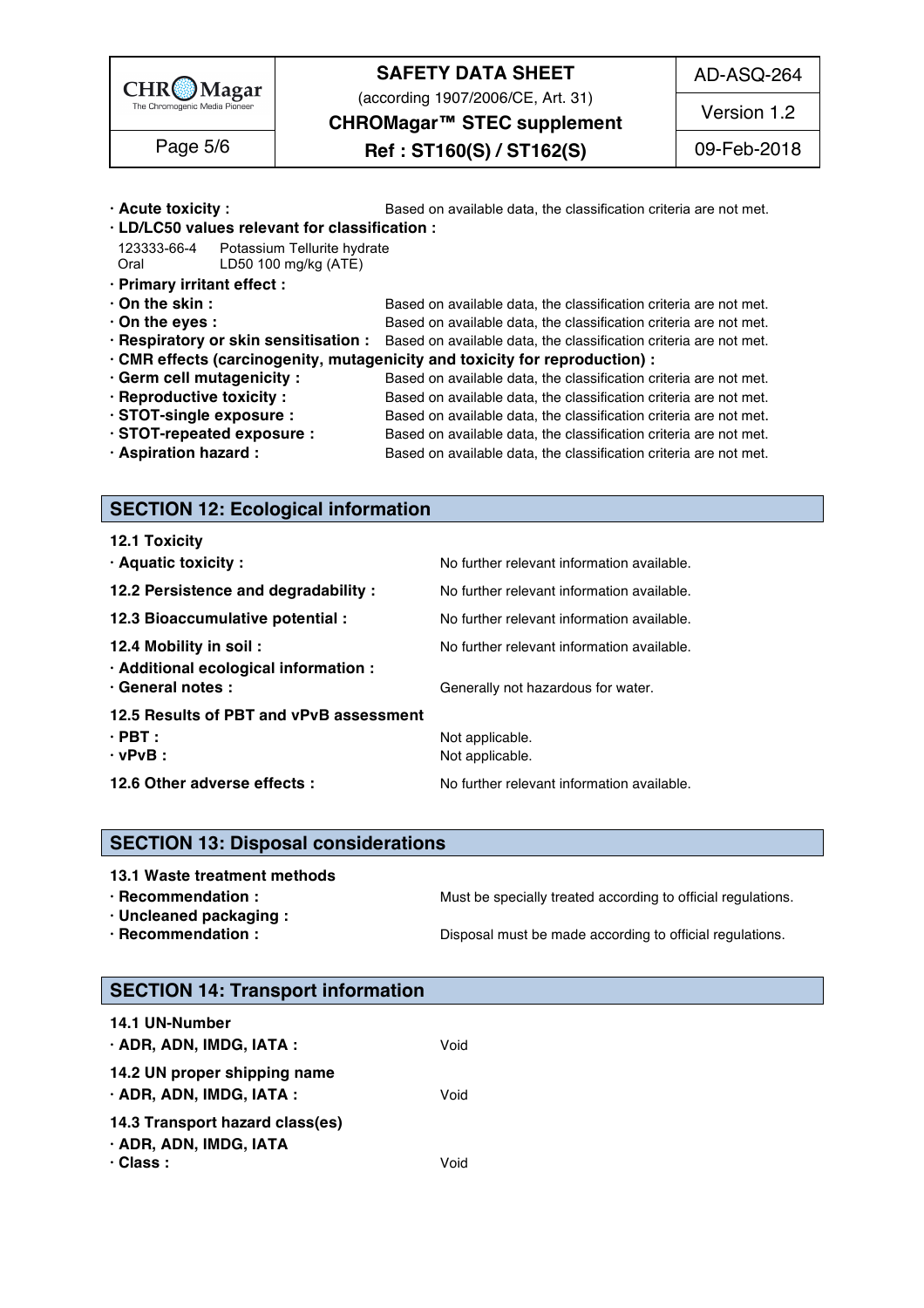

(according 1907/2006/CE, Art. 31)

AD-ASQ-264

Version 1.2

**CHROMagar™ STEC supplement** 

## **Ref : ST160(S) / ST162(S)** Page 6/6 09-Feb-2018

**14.4 Packing group** 207

**· ADR, IMDG, IATA :**  $Void$ 

**14.5 Environmental hazards :** Not applicable. 209

**14.6 Special precautions for user :** Not applicable. 2110 **Special precautions of the structure of the structure of the Special August** 

**14.7 Transport in bulk according to Annex II of Marpol and the IBC Code :** 211

Not applicable. 2022 and 2122 and 2122 and 2122 and 2122 and 2122 and 2122 and 2122 and 2122 and 2122 and 2122

**· UN "Model Regulation":** Void 213

**SECTION 15: Regulatory information** 

**15.1 Safety, health and environmental regulations/legislation specific for the mixture :** 217

**· Directive 2012/18/EU** 218

**· Named dangerous substances - ANNEX I :** None of the ingredients is listed. 219

**15.2 Chemical safety assessment :** A Chemical Safety Assessment has not been carried out.

### **SECTION 16: Other information** 223

This information is based on our present knowledge. However, this shall not constitute a guarantee for any specific product features and shall not establish a legally valid contractual relationship.

#### · **Relevant phrases :** 228

H301 Toxic if swallowed. 229 H315 Causes skin irritation. 230 Australian and the control of the control of the control of the control of the control of the control of the control of the control of the control of the control of the control of the contr H319 Causes serious eye irritation. 231 H335 May cause respiratory irritation. 2323 May 2022 2023 2023 2023 2023 2023 2024 2022 2023 2024 2022 2023 20

#### · **Abbreviations and acronyms :** 234

ADR: Accord européen sur le transport des marchandises dangereuses par Route (European Agreement concerning the International Carriage of Dangerous Goods by Road) IMDG: International Maritime Code for Dangerous Goods<br>IATA: International Air Transport Association IATA: International Air Transport Association 238 GHS: Globally Harmonised System of Classification and Labelling of Chemicals EINECS: European Inventory of Existing Commercial Chemical Substances ELINCS: European List of Notified Chemical Substances CAS: Chemical Abstracts Service (division of the American Chemical Society) LC50: Lethal concentration, 50 percent LC50: Lethal concentration, 50 percent 2433 and 2433 and 2433 and 2433 and 2433 and 2433 and 2433 and 2433 and 2433 and 2433 and 2433 and 2433 and 2433 and 2433 and 2433 and 2433 and 2433 and 2433 and 2433 and 2433 and 243 LD50: Lethal dose, 50 percent 2444 and 2444 and 2444 and 2444 and 2444 and 2444 and 2444 and 2444 and 2444 and 2444 and 2444 and 2444 and 2444 and 2444 and 2444 and 2444 and 2444 and 2444 and 2444 and 2444 and 2444 and 244 PBT: Persistent, Bioaccumulative and Toxic 2455 Australian and Toxic 2455 Australian and Toxic 2455 Australian SVHC: Substances of Very High Concern 2466 Production 2466 Production 2466 Production 2466 Production 2466 Pro vPvB: very Persistent and very Bioaccumulative Acute Tox. 3: Acute toxicity, Hazard Category 3 Skin Irrit. 2: Skin corrosion/irritation, Hazard Category 2 Eye Irrit. 2: Serious eye damage/eye irritation, Hazard Category 2 STOT SE 3: Specific target organ toxicity - Single exposure, Hazard Category 3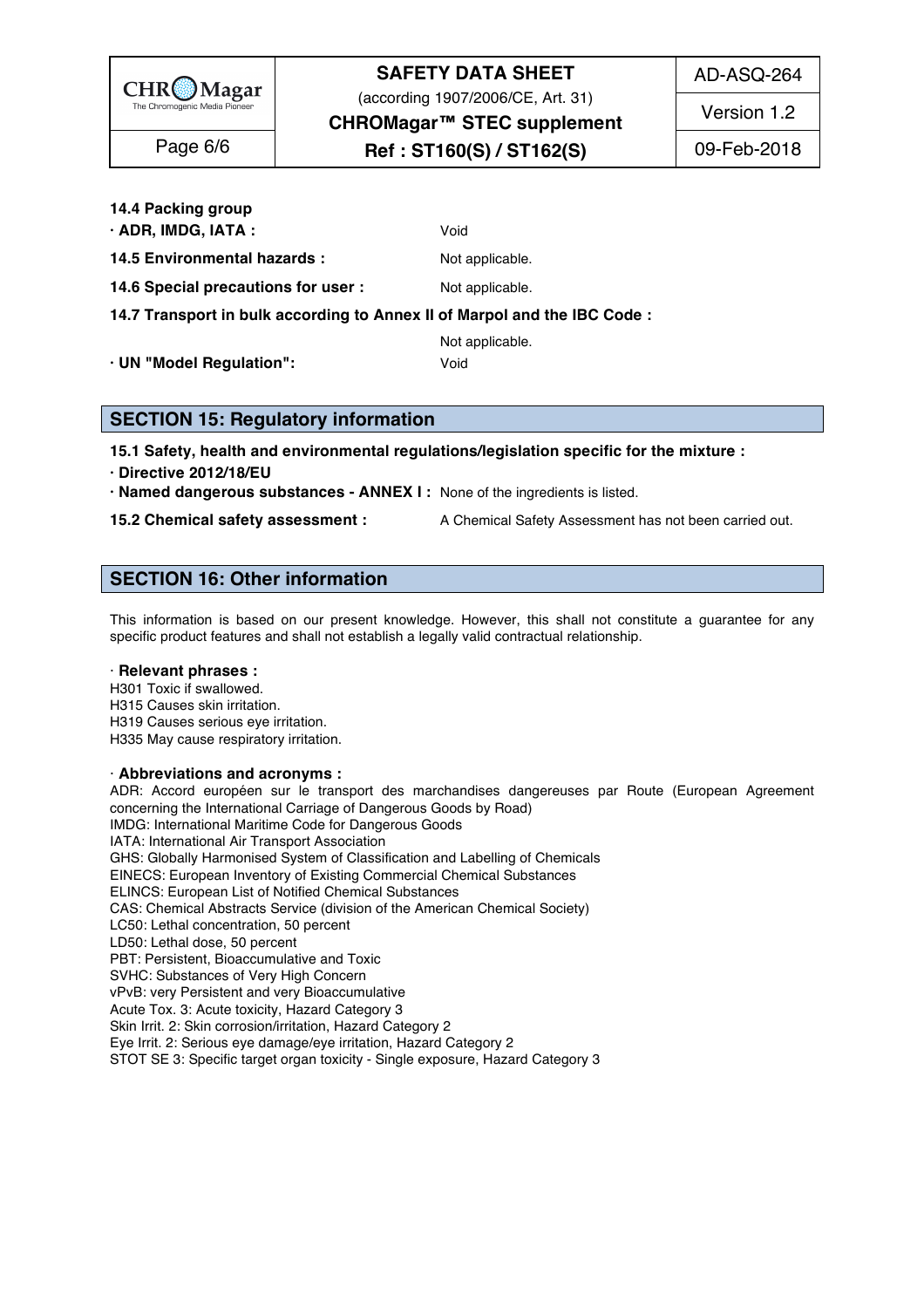

(according 1907/2006/CE, Art. 31)

AD-ASQ-284

Version 1.1

**CHROMagar™ STEC supplement**

**Ref : ST163(S)** Page 1/7 09-Feb-2018

### **SECTION 1: Identification of the mixture and of the company / undertaking** 1

#### **1.1 Product identifier** 2

**· Trade name : CHROMagar™ STEC supplement** 3

- **1.2 Relevant identified uses of the substance or mixture and uses advised against** 4 No further relevant information available. 5
- **· Application of the substance / the preparation :** Reagent for Laboratory Use 6

#### **1.3 Details of the supplier of the safety data sheet** 7

**· Manufacturer/Supplier :** 8

CHROMagar 9 4, place du 18 Juin 1940 - 75006 Paris 10 Tel: +33 1 45 48 05 05 11 11 12 11 12 11 12 11 12 11 12 11 12 11 12 11 12 11 12 1 Email : chromagar@chromagar.com 12

#### **1.4 Emergency telephone number :** 13

France (ORFILA 24h/24) - Tel: +33 (0)1 45 42 59 59 Ireland - Tel: 00 353 1 8092568 - 00 353 1 8379964 (24h/24) EU Tel: 112 Belgique - Tel : 32 070/245 245 16 UK : 111 (NHS) / 0345 300 9923 (HSE) 17

### **SECTION 2: Hazards identification**

#### **2.1 Classification of the substance or mixture**

**· Classification according to Regulation (EC) No 1272/2008 :** 22



GHS07 : Acute Tox. 4 H302 Harmful if swallowed.

#### **2.2 Label elements** 26

#### **· Labelling according to Regulation (EC) No 1272/2008 :** 27

The product is classified and labelled according to the CLP regulation.

**· Hazard pictograms :** 29



- · **Hazard-determining components of labelling:** Potassium Tellurite hydrate 34
- **· Hazard statements :** 35
- H302 : Harmful if swallowed. 36 and 36 and 36 and 36 and 36 and 36 and 36 and 36 and 36 and 36 and 36 and 36 and 36 and 36 and 36 and 36 and 36 and 36 and 36 and 36 and 36 and 36 and 36 and 36 and 36 and 36 and 36 and 36 a
- **· Precautionary statements :** 37

```
P264 : Wash hands thoroughly after handling. 388 and 388 and 388 and 388 and 388 and 388 and 388 and 388 and 38
```
P270 : Do not eat, drink or smoke when using this product.

P301 + P312 : If swallowed call a poison center/doctor if you feel unwell.<br>P501 : Dispose of contents/container in accordance with local/red

- Dispose of contents/container in accordance with local/regional/national/international regulations. And the contract of the contract of the contract of the contract of the contract of the contract of the contract of the contract of the contract of the contract of the contract of the contract of the contract
- · **Labelling of packages where the contents do not exceed 125 ml** 44
- · **Hazard pictograms** 45



GHS07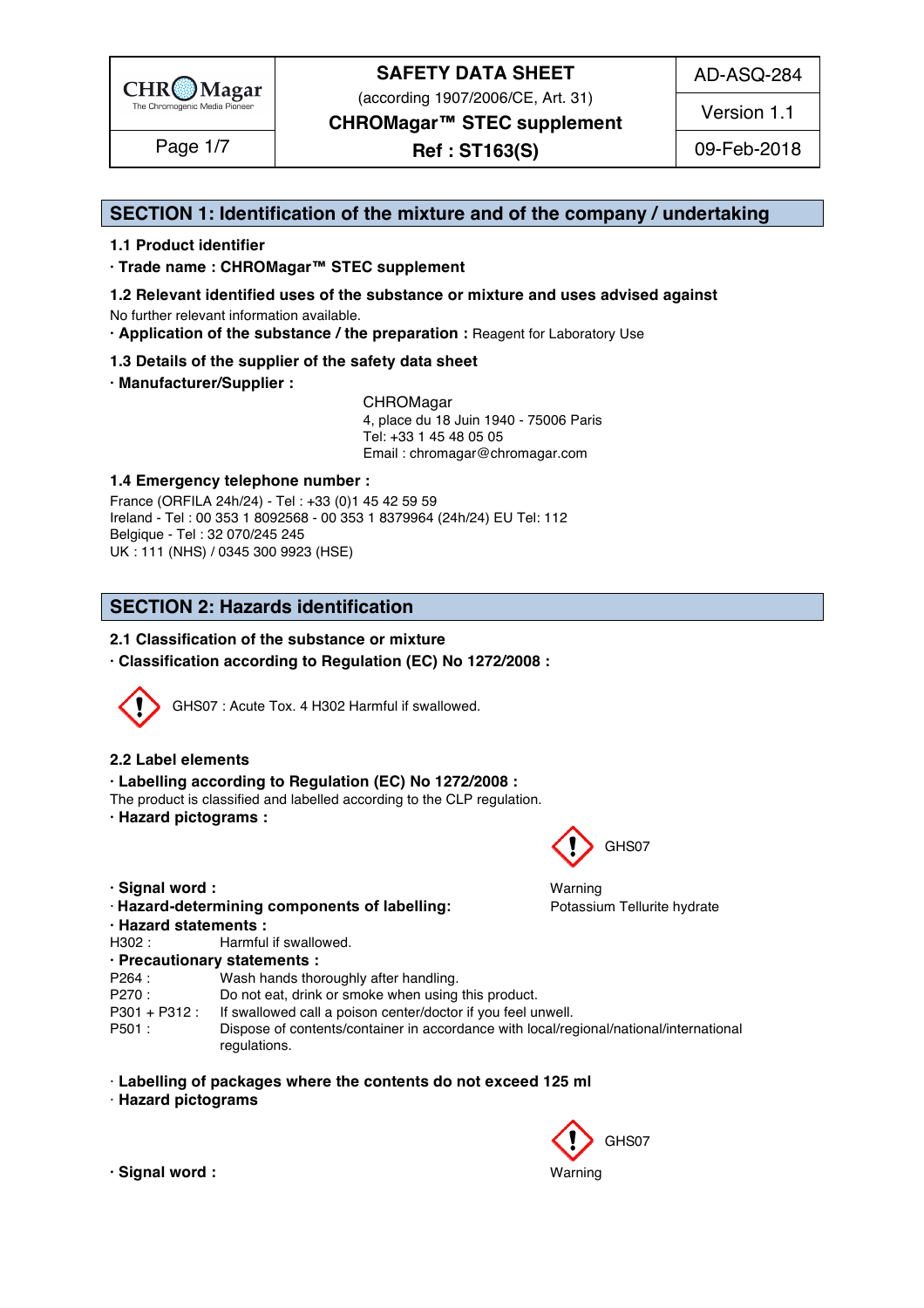| $CHR$ Magar                                                                                  | <b>SAFETY DATA SHEET</b><br>(according 1907/2006/CE, Art. 31)<br>CHROMagar™ STEC supplement                                                                                                 | AD-ASQ-284<br>Version 1.1 |
|----------------------------------------------------------------------------------------------|---------------------------------------------------------------------------------------------------------------------------------------------------------------------------------------------|---------------------------|
| Page 2/7                                                                                     | <b>Ref : ST163(S)</b>                                                                                                                                                                       | 09-Feb-2018               |
| · Hazard statements :<br>· Precautionary statements :                                        | · Hazard-determining components of labelling:<br>Potassium Tellurite hydrate<br>Not classified as hazardous<br>P301 + P312 : If swallowed : call a poison center/doctor if you feel unwell. |                           |
| 2.3 Other hazards<br>· Results of PBT and vPvB assessment<br>$\cdot$ PBT :<br>$\cdot$ vPvB : | Not applicable.<br>Not applicable.                                                                                                                                                          |                           |
|                                                                                              | <b>SECTION 3: Composition / information on ingredients</b>                                                                                                                                  |                           |
| 3.2 Mixtures<br>· Description :<br>· Dangerous components :                                  | Mixture: consisting of the following components.                                                                                                                                            |                           |
| CAS: 123333-66-4<br>EINECS: 232-213-1                                                        | Potassium Tellurite hydrate<br>Acute Tox. 3, H301;<br>Skin Irrit. 2, H315; Eye Irrit. 2, H319;<br>STOT SE 3, H335                                                                           | $5 - 10%$                 |
| $\cdot$ SVHC :<br>Additional information:                                                    | No<br>For the wording of the listed risk phrases, refer to section 16.                                                                                                                      |                           |
| <b>SECTION 4: First aid measures</b>                                                         |                                                                                                                                                                                             |                           |

#### **4.1 Description of first aid measures** 74 **• General information :** *Position and transport stably in side position.* **75 and the position of the position of the position of the position of the position of the position of the position of the position of the positi** In case of irregular breathing or respiratory arrest provide artificial respiration. The contract of the contract of the contract of the contract of the contract of the contract of the contract of the contract of the contract of the contract of the contract of the contract of the contract of t **· After excessive inhalation :** Provide fresh air; consult a doctor in case of medical complaints. **· After skin contact :** Generally the product does not irritate the skin. In the event of irritation, to withdraw soiled clothing, to wash the parts reached with soapy water, to rinse with large water. If skin irritation continues, consult a doctor. **After eye contact : Rinse opened eye for several minutes under running water. · After swallowing :** Do not induce vomiting; call for medical help immediately.

**4.2 Most important symptoms and effects, both acute and delayed :** 85

No further relevant information available. 86

#### **4.3 Indication of any immediate medical attention and special treatment needed :** 87

No further relevant information available. 88

### **SECTION 5: Firefighting measures**

#### **5.1 Suitable extinguishing agents :** 92

CO2, powder or water spray. Fight larger fires with water spray or alcohol resistant foam.

**5.2 Special hazards arising from the substance or mixture :** No further relevant information available. 94

#### **5.3 Advice for firefighters** 95

**· Protective equipment :** No special measures required. 96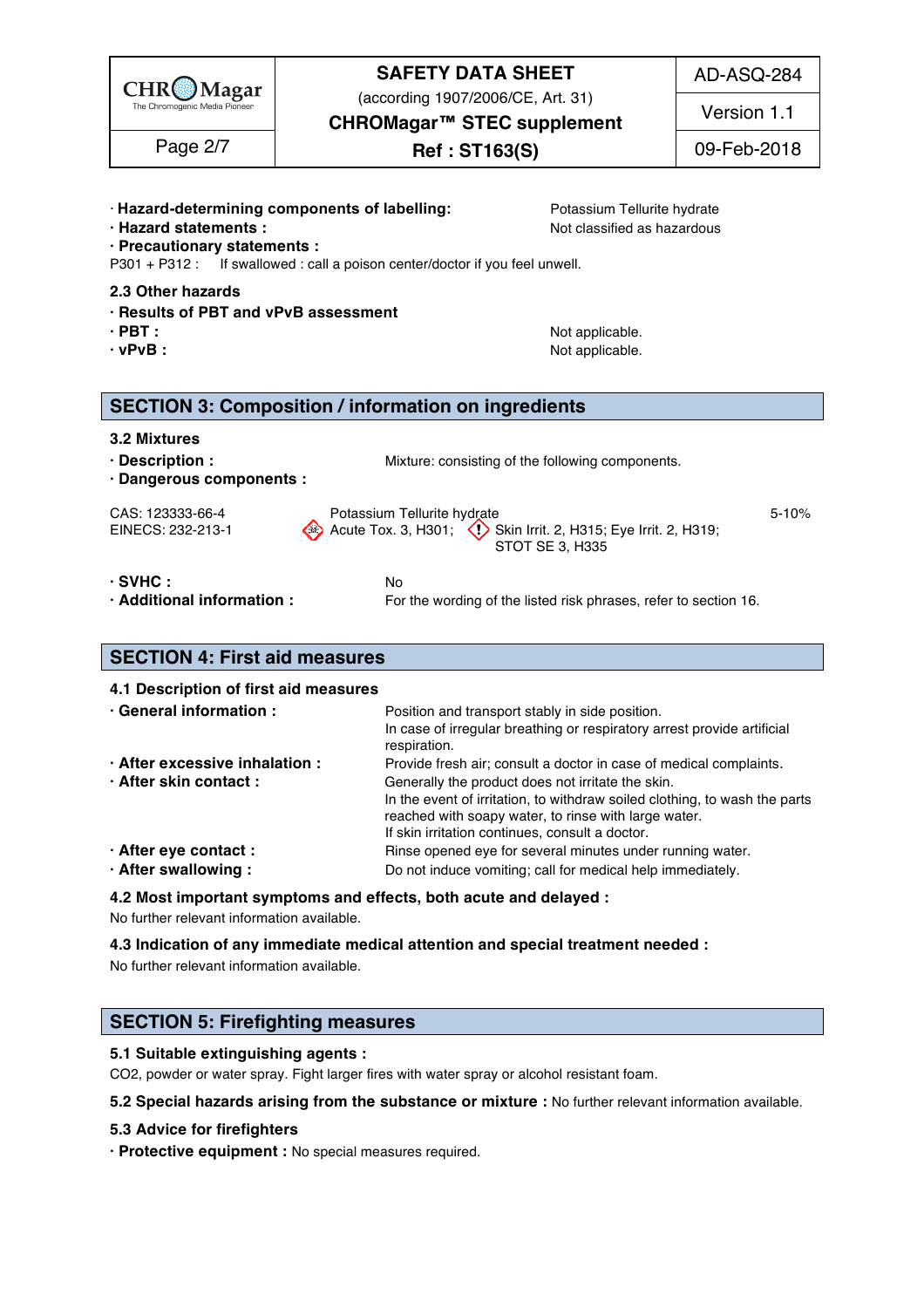

(according 1907/2006/CE, Art. 31)

**CHROMagar™ STEC supplement**

**Ref : ST163(S)** Page 3/7 09-Feb-2018

Version 1.1

# **SECTION 6: Accidental release measures**

**6.1 Personal precautions, protective equipment and emergency procedures :** 

No special measures required. Avoid formation of dust.

#### **6.2 Environmental precautions :** 102

Do not allow product to reach sewage system or any water course. Dilute with plenty of water.

#### **6.3 Methods and material for containment and cleaning up : Pick up mechanically.**

#### **6.4 Reference to other sections :** 105

See Section 7 for information on safe handling. See Section 8 for information on personal protective equipment. See Section 13 for disposal information. 108 and 208 and 208 and 208 and 208 and 208 and 208 and 208 and 208 and 208 and 208 and 208 and 208 and 208 and 208 and 208 and 208 and 208 and 208 and 208 and 208 and 208 and 208 a

| <b>SECTION 7: Handling and storage</b>                                                       |                                                                 |
|----------------------------------------------------------------------------------------------|-----------------------------------------------------------------|
| 7.1 Precautions for safe handling :                                                          | Keep away from heat and direct sunlight.<br>Thorough dedusting. |
| · Information about fire - and explosion protection :                                        | No special measures required.                                   |
| 7.2 Conditions for safe storage, including any incompatibilities :<br>· Storage:             |                                                                 |
| · Requirements to be met by storerooms and receptacles : Store away from light and moisture. | No special requirements.                                        |
| · Information about storage in one common storage facility : Not required.                   |                                                                 |
| · Further information about storage conditions :                                             | Store in cool,<br>dry conditions in well sealed receptacles.    |
| · Recommended storage temperature :                                                          | $15-30$ °C                                                      |
| 7.3 Specific end use(s) :                                                                    | No further relevant information available.                      |

### **SECTION 8: Exposure controls / personal protection**

**· Additional information about design of technical facilities :** No further data; see section 7. 127

#### **8.1 Control parameters** 128

#### **· Ingredients with limit values that require monitoring at the workplace :** 129

The product does not contain any signifiant quantities of materials with critical values that have to be monitored at the workplace. The contract of the contract of the contract of the contract of the contract of the contract of the contract of the contract of the contract of the contract of the contract of the contract of the contract of

#### **· Additional information :** 132

The most current valid lists have been used as a basis for the production of this document.

#### **8.2 Exposure controls** 134

**· Personal protective equipment :** 135

#### **· General protective and hygienic measures :** 136

The usual precautionary measures are to be adhered to when handling chemicals.

**Respiratory protection :** In case of brief exposure or low pollution use respiratory filter device. In case of intensive or longer exposure use self-contained respiratory protective device.



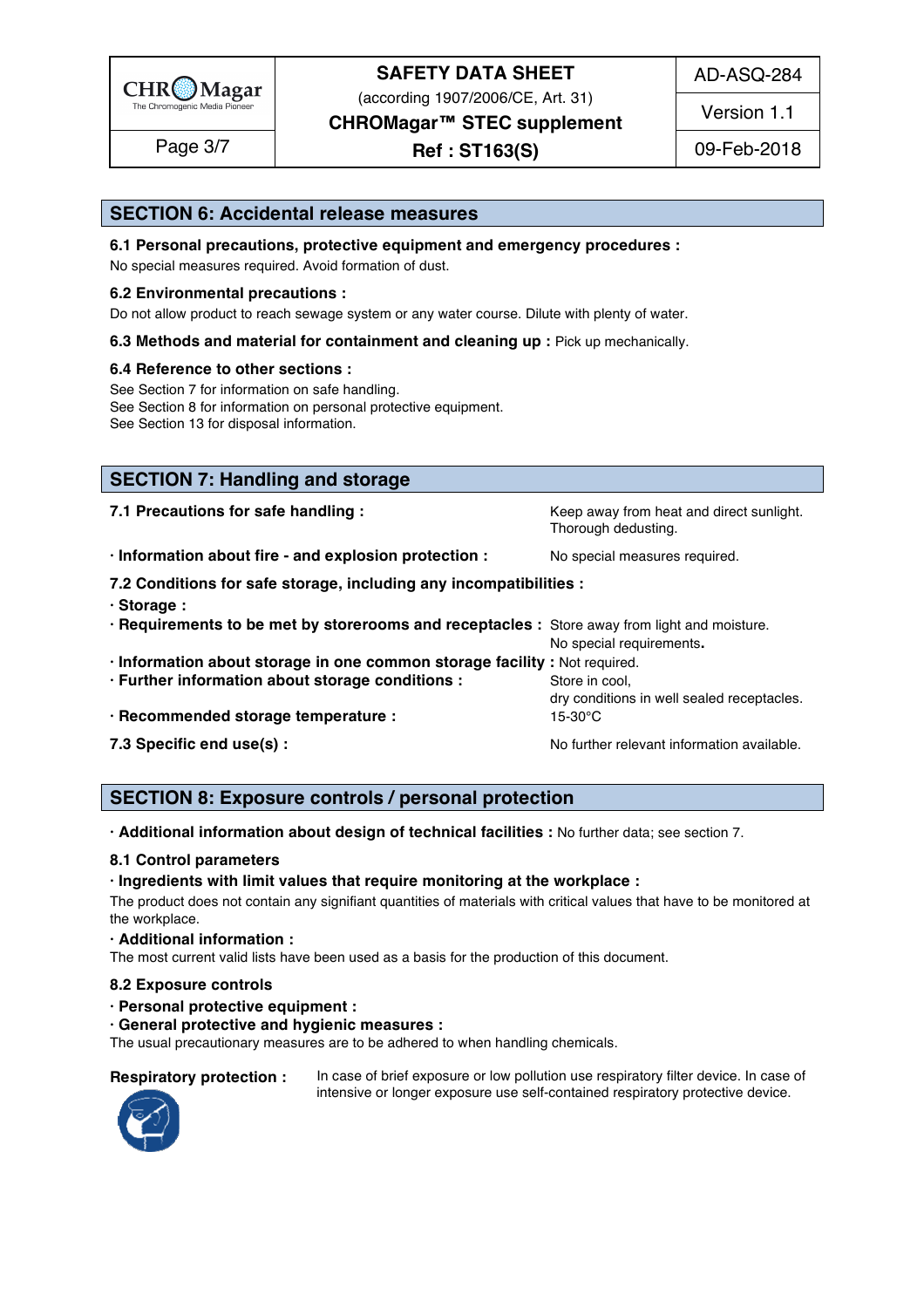

(according 1907/2006/CE, Art. 31)

AD-ASQ-284

Version 1.1

**CHROMagar™ STEC supplement**

**Ref : ST163(S)** Page 4/7 09-Feb-2018

**Protection of hands :** Protective gloves.



**Gloves material :** Butyl rubber, BR<br> **Eye protection :** Safety glasses. **Eye protection :** 



EN374 gloves for chemicals.





### **SECTION 9: Physical and chemical properties**

#### 9.1 Information on basic physical and chemical properties

| · Appearance :<br>Form:<br>Powder<br>Colour:<br>White<br>$\cdot$ Odour :<br>Characteristic.<br>· Odour threshold:<br>Not determined.<br>$\cdot$ pH-value :<br>Not applicable.<br>Change in condition<br><b>Melting point/Melting range:</b><br>Undetermined.<br><b>Boiling point/Boiling range:</b><br>Undetermined.<br>· Flash point :<br>Not applicable.<br>· Flammability (solid, gaseous) :<br>Not determined.<br>· Ignition temperature :<br>Not applicable.<br>· Decomposition temperature :<br>Not determined.<br>· Self-igniting:<br>Product is not self igniting.<br>· Danger of explosion :<br>Product does not present an explosion hazard.<br>· Explosion limits :<br>Not determined.<br><b>Lower:</b><br>Not determined.<br>Upper:<br>· Vapour pressure :<br>Not applicable.<br>· Density at 20°C:<br>$0.5 +/- 0.1$ g/cm <sup>3</sup><br>· Relative density:<br>Not determined.<br>· Vapour density:<br>Not applicable.<br>· Evaporation rate :<br>Not applicable. | · General Information                      |                |  |
|---------------------------------------------------------------------------------------------------------------------------------------------------------------------------------------------------------------------------------------------------------------------------------------------------------------------------------------------------------------------------------------------------------------------------------------------------------------------------------------------------------------------------------------------------------------------------------------------------------------------------------------------------------------------------------------------------------------------------------------------------------------------------------------------------------------------------------------------------------------------------------------------------------------------------------------------------------------------------------|--------------------------------------------|----------------|--|
|                                                                                                                                                                                                                                                                                                                                                                                                                                                                                                                                                                                                                                                                                                                                                                                                                                                                                                                                                                                 |                                            |                |  |
|                                                                                                                                                                                                                                                                                                                                                                                                                                                                                                                                                                                                                                                                                                                                                                                                                                                                                                                                                                                 |                                            |                |  |
|                                                                                                                                                                                                                                                                                                                                                                                                                                                                                                                                                                                                                                                                                                                                                                                                                                                                                                                                                                                 |                                            |                |  |
|                                                                                                                                                                                                                                                                                                                                                                                                                                                                                                                                                                                                                                                                                                                                                                                                                                                                                                                                                                                 |                                            |                |  |
|                                                                                                                                                                                                                                                                                                                                                                                                                                                                                                                                                                                                                                                                                                                                                                                                                                                                                                                                                                                 |                                            |                |  |
|                                                                                                                                                                                                                                                                                                                                                                                                                                                                                                                                                                                                                                                                                                                                                                                                                                                                                                                                                                                 |                                            |                |  |
|                                                                                                                                                                                                                                                                                                                                                                                                                                                                                                                                                                                                                                                                                                                                                                                                                                                                                                                                                                                 |                                            |                |  |
|                                                                                                                                                                                                                                                                                                                                                                                                                                                                                                                                                                                                                                                                                                                                                                                                                                                                                                                                                                                 |                                            |                |  |
|                                                                                                                                                                                                                                                                                                                                                                                                                                                                                                                                                                                                                                                                                                                                                                                                                                                                                                                                                                                 |                                            |                |  |
|                                                                                                                                                                                                                                                                                                                                                                                                                                                                                                                                                                                                                                                                                                                                                                                                                                                                                                                                                                                 |                                            |                |  |
|                                                                                                                                                                                                                                                                                                                                                                                                                                                                                                                                                                                                                                                                                                                                                                                                                                                                                                                                                                                 |                                            |                |  |
|                                                                                                                                                                                                                                                                                                                                                                                                                                                                                                                                                                                                                                                                                                                                                                                                                                                                                                                                                                                 |                                            |                |  |
|                                                                                                                                                                                                                                                                                                                                                                                                                                                                                                                                                                                                                                                                                                                                                                                                                                                                                                                                                                                 |                                            |                |  |
|                                                                                                                                                                                                                                                                                                                                                                                                                                                                                                                                                                                                                                                                                                                                                                                                                                                                                                                                                                                 |                                            |                |  |
|                                                                                                                                                                                                                                                                                                                                                                                                                                                                                                                                                                                                                                                                                                                                                                                                                                                                                                                                                                                 |                                            |                |  |
|                                                                                                                                                                                                                                                                                                                                                                                                                                                                                                                                                                                                                                                                                                                                                                                                                                                                                                                                                                                 |                                            |                |  |
|                                                                                                                                                                                                                                                                                                                                                                                                                                                                                                                                                                                                                                                                                                                                                                                                                                                                                                                                                                                 |                                            |                |  |
|                                                                                                                                                                                                                                                                                                                                                                                                                                                                                                                                                                                                                                                                                                                                                                                                                                                                                                                                                                                 |                                            |                |  |
|                                                                                                                                                                                                                                                                                                                                                                                                                                                                                                                                                                                                                                                                                                                                                                                                                                                                                                                                                                                 |                                            |                |  |
|                                                                                                                                                                                                                                                                                                                                                                                                                                                                                                                                                                                                                                                                                                                                                                                                                                                                                                                                                                                 |                                            |                |  |
|                                                                                                                                                                                                                                                                                                                                                                                                                                                                                                                                                                                                                                                                                                                                                                                                                                                                                                                                                                                 |                                            |                |  |
|                                                                                                                                                                                                                                                                                                                                                                                                                                                                                                                                                                                                                                                                                                                                                                                                                                                                                                                                                                                 |                                            |                |  |
|                                                                                                                                                                                                                                                                                                                                                                                                                                                                                                                                                                                                                                                                                                                                                                                                                                                                                                                                                                                 |                                            |                |  |
|                                                                                                                                                                                                                                                                                                                                                                                                                                                                                                                                                                                                                                                                                                                                                                                                                                                                                                                                                                                 | · Solubility in / Miscibility with water : | Fully soluble. |  |
| · Segregation coefficient (n-octanol/water) : Not determined.<br>$\cdot$ Viscosity :                                                                                                                                                                                                                                                                                                                                                                                                                                                                                                                                                                                                                                                                                                                                                                                                                                                                                            |                                            |                |  |
| Not applicable.<br>Dynamic:                                                                                                                                                                                                                                                                                                                                                                                                                                                                                                                                                                                                                                                                                                                                                                                                                                                                                                                                                     |                                            |                |  |
| Kinematic:<br>Not applicable.                                                                                                                                                                                                                                                                                                                                                                                                                                                                                                                                                                                                                                                                                                                                                                                                                                                                                                                                                   |                                            |                |  |
| 9.2 Other information :<br>No further relevant information available.                                                                                                                                                                                                                                                                                                                                                                                                                                                                                                                                                                                                                                                                                                                                                                                                                                                                                                           |                                            |                |  |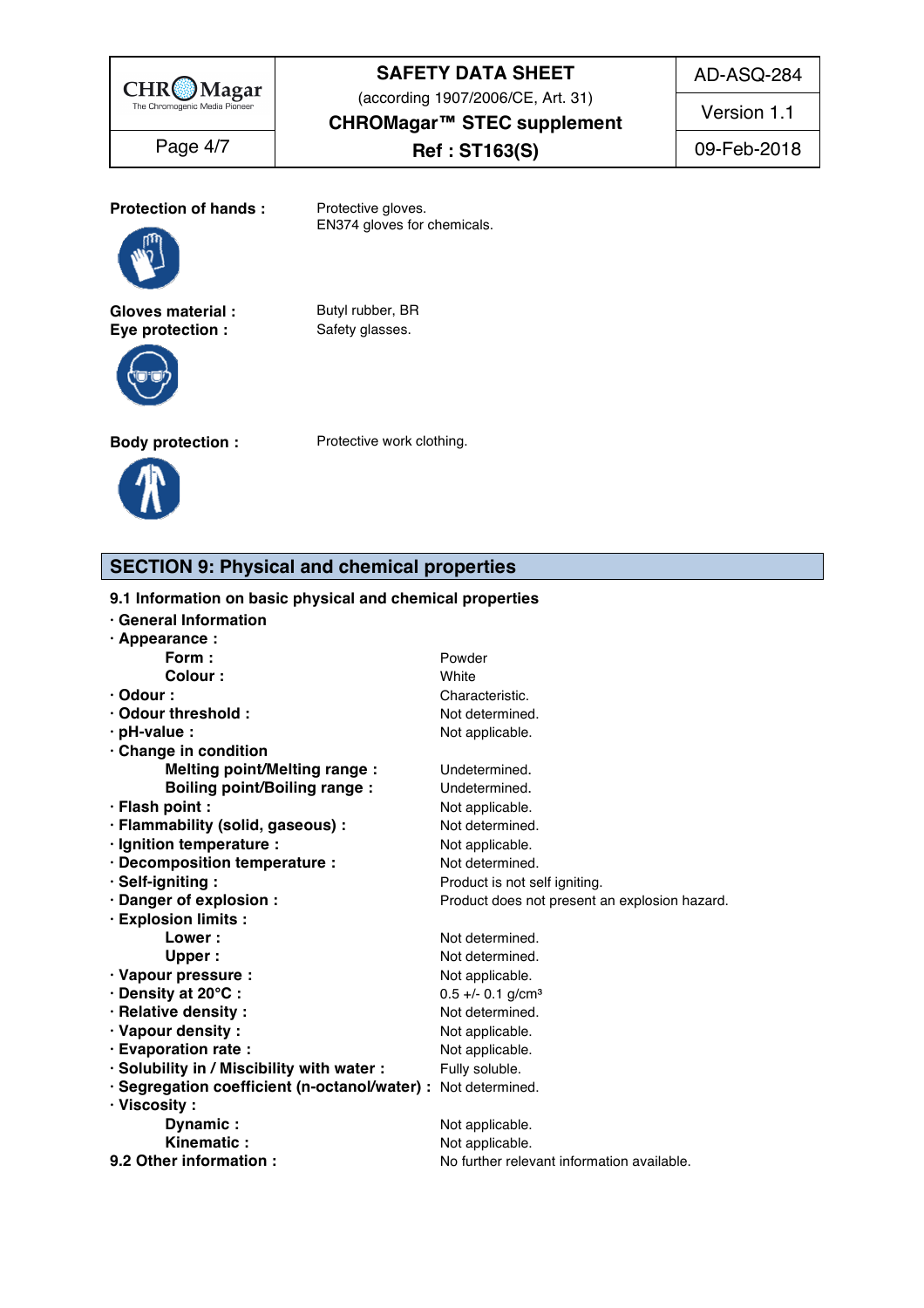

(according 1907/2006/CE, Art. 31)

AD-ASQ-284

Version 1.1

**CHROMagar™ STEC supplement**

**Ref : ST163(S)** Page 5/7 09-Feb-2018

| <b>SECTION 10: Stability and reactivity</b>          |                                                       |
|------------------------------------------------------|-------------------------------------------------------|
| 10.1 Reactivity:                                     | No further relevant information available.            |
| 10.2 Chemical stability :                            |                                                       |
| · Thermal decomposition / conditions to be avoided : | No decomposition if used according to specifications. |
| 10.3 Possibility of hazardous reactions :            | No dangerous reactions known.                         |
| 10.4 Conditions to avoid :                           | No further relevant information available.            |
| 10.5 Incompatible materials :                        | No further relevant information available.            |
| 10.6 Hazardous decomposition products :              | No dangerous decomposition products known.            |

### **SECTION 11: Toxicological information**

#### **11.1 Information on toxicological effects**

- **· Acute toxicity :** The Manual is extended in the Harmful if swallowed. 1872 **1872**
- **· LD/LC50 values relevant for classification :** 188

123333-66-4 Potassium Tellurite hydrate Oral LD50 100 mg/kg (ATE) 191

- **· Primary irritant effect :** 193
- **· On the skin :** *C***<sub>n</sub> in E Based on available data, the classification criteria are not met. • On the eyes : i b** Based on available data, the classification criteria are not met. **· Respiratory or skin sensitisation :** Based on available data, the classification criteria are not met. 196
- **· CMR effects (carcinogenity, mutagenicity and toxicity for reproduction) :** 197
- **· Germ cell mutagenicity :** Based on available data, the classification criteria are not met. **· Reproductive toxicity :** Based on available data, the classification criteria are not met. **· STOT-single exposure :** Based on available data, the classification criteria are not met. **· STOT-repeated exposure :** Based on available data, the classification criteria are not met. **· Aspiration hazard :** Based on available data, the classification criteria are not met.

#### **SECTION 12: Ecological information**

| <b>12.1 Toxicity</b>                                       |                                            |
|------------------------------------------------------------|--------------------------------------------|
| · Aquatic toxicity :                                       | No further relevant information available. |
| 12.2 Persistence and degradability :                       | No further relevant information available. |
| 12.3 Bioaccumulative potential :                           | No further relevant information available. |
| 12.4 Mobility in soil:                                     | No further relevant information available. |
| · Additional ecological information :<br>· General notes : | Generally not hazardous for water.         |
| 12.5 Results of PBT and vPvB assessment                    |                                            |
| $\cdot$ PBT :                                              | Not applicable.                            |
| $\cdot$ vPvB :                                             | Not applicable.                            |
| 12.6 Other adverse effects :                               | No further relevant information available. |
|                                                            |                                            |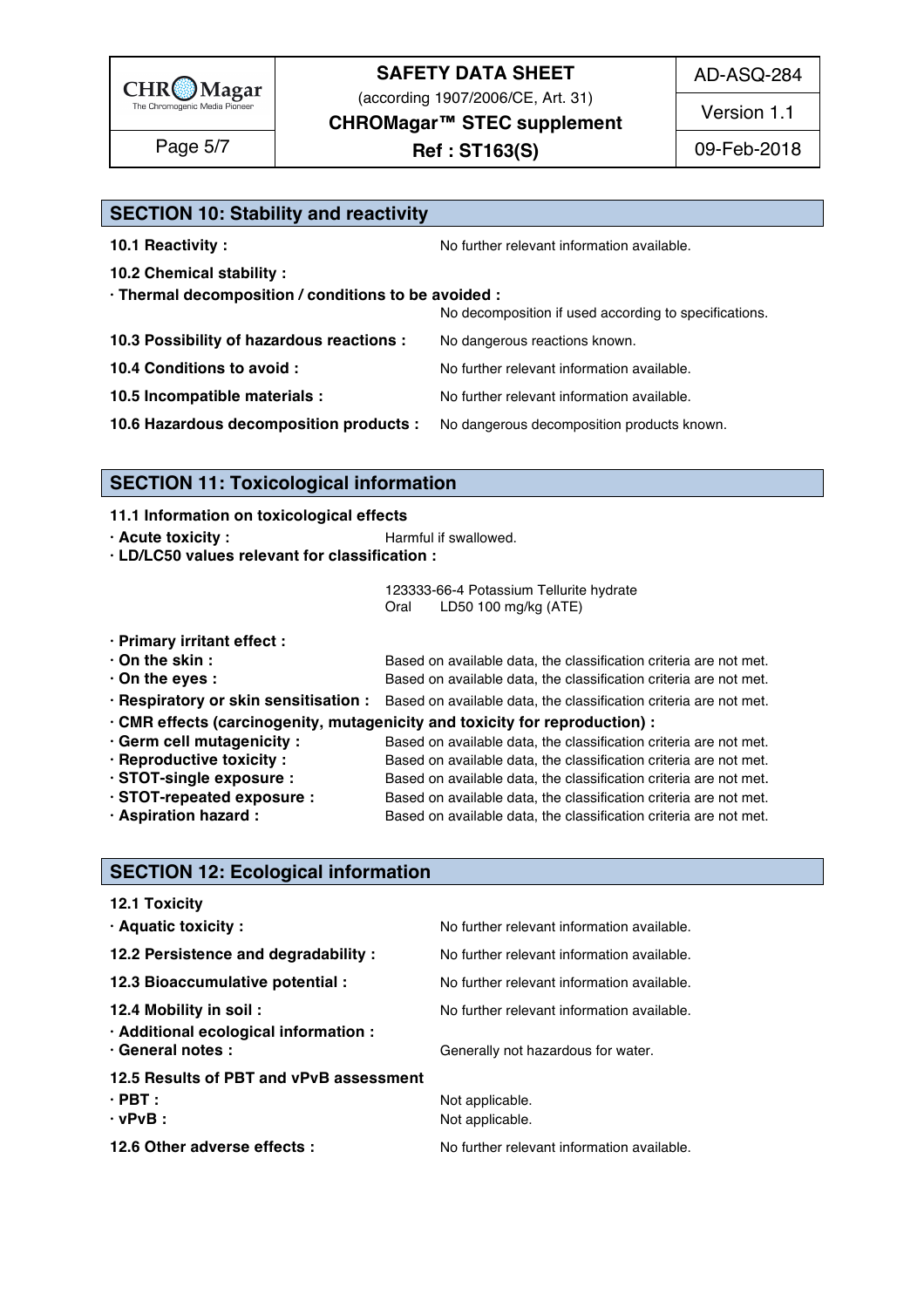

(according 1907/2006/CE, Art. 31)

AD-ASQ-284

Version 1.1

**CHROMagar™ STEC supplement**

**Ref : ST163(S)** Page 6/7 09-Feb-2018

### **SECTION 13: Disposal considerations**

**13.1 Waste treatment methods** 219

- 
- **· Uncleaned packaging :** 221
- 

**· Recommendation : Must be specially treated according to official regulations..** 

**· Recommendation : Disposal must be made according to official regulations.** 

| <b>SECTION 14: Transport information</b>                                     |                                                                                          |
|------------------------------------------------------------------------------|------------------------------------------------------------------------------------------|
| 14.1 UN-Number<br>· ADR, ADN, IMDG, IATA :                                   | Void                                                                                     |
| 14.2 UN proper shipping name<br>· ADR, ADN, IMDG, IATA:                      | Void                                                                                     |
| 14.3 Transport hazard class(es)<br>· ADR, ADN, IMDG, IATA<br>$\cdot$ Class : | Void                                                                                     |
| 14.4 Packing group<br>· ADR, IMDG, IATA:                                     | Void                                                                                     |
| 14.5 Environmental hazards :                                                 | Not applicable.                                                                          |
| 14.6 Special precautions for user :                                          | Not applicable.                                                                          |
|                                                                              | 14.7 Transport in bulk according to Annex II of Marpol and the IBC Code: Not applicable. |

**· UN "Model Regulation":** Void 238

### **SECTION 15: Regulatory information**

**15.1 Safety, health and environmental regulations/legislation specific for the mixture :** 242

**· Directive 2012/18/EU** 243

**· Named dangerous substances - ANNEX I :** None of the ingredients is listed. 244

**15.2 Chemical safety assessment :** A Chemical Safety Assessment has not been carried out.

### **SECTION 16: Other information** 248

This information is based on our present knowledge. However, this shall not constitute a guarantee for any specific product features and shall not establish a legally valid contractual relationship.

#### · **Relevant phrases :** 253

H301: Toxic if swallowed. 2544 Million Service States and Service States and Service States and Service States A

H315: Causes skin irritation. 255

H319: Causes serious eye irritation. 256

H335: May cause respiratory irritation. 257

· **Abbreviations and acronyms :** 258

ADR: Accord européen sur le transport des marchandises dangereuses par Route (European Agreement concerning the International Carriage of Dangerous Goods by Road)

IMDG: International Maritime Code for Dangerous Goods

IATA: International Air Transport Association. 262 GHS: Globally Harmonised System of Classification and Labelling of Chemicals

EINECS: European Inventory of Existing Commercial Chemical Substances 264